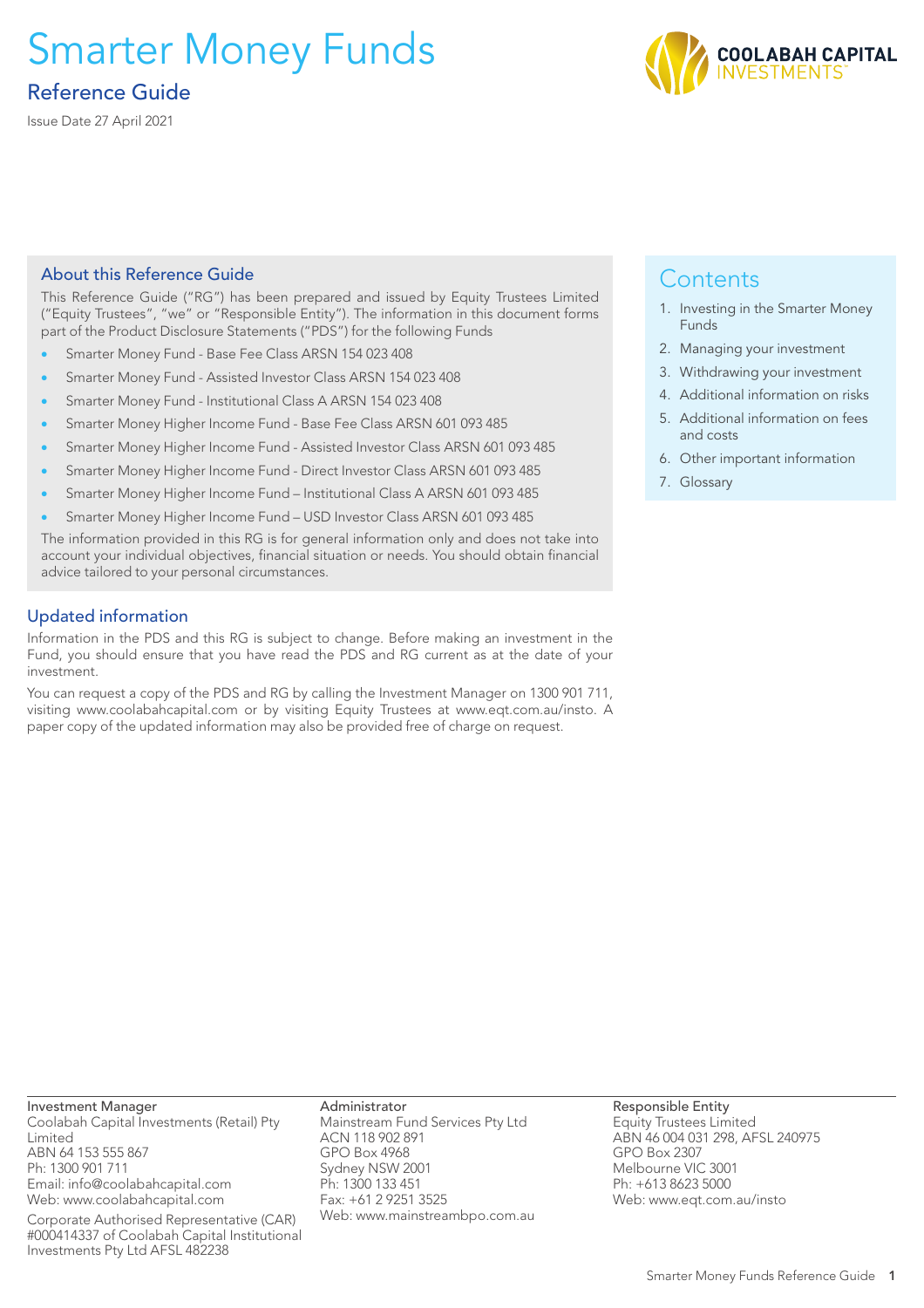# 1. Investing in the Smarter Money Funds

# Application cut-off times

If we receive a correctly completed online application or Application Form attached to the PDS, identification documents (if applicable) and cleared application money:

- before 3pm (Sydney time) on a Business Day and your application for units is accepted, you will generally receive the Application Price calculated for that Business Day; or
- on or after 3pm (Sydney time) on a Business Day and your application for units is accepted, you will generally receive the Application Price calculated for the next Business Day.

Please see the relevant PDS for information regarding how to apply.

### For the Smarter Money Higher Income Fund USD Investor Class, the following application cut-off times apply:

If we receive a correctly completed online application or Application Form attached to the PDS, identification documents (if applicable) and cleared application money:

- before 12pm (Sydney time) on a Business Day and your application for units is accepted, you will generally receive the Application Price calculated for that Business Day; or
- on or after 12pm (Sydney time) on a Business Day and your application for units is accepted, you will generally receive the Application Price calculated for the next Business Day.

Please see the relevant PDS for information regarding how to apply.

# Application terms

We will only start processing an application if:

- we consider that you have correctly completed the online application or Application Form attached to the PDS;
- you have provided us with the relevant identification documents if required; and
- we have received the application money (in cleared funds) stated in your online application or Application Form attached to the PDS.

For investors who apply via mFund if:

- we receive an application for units via mFund; and
- we receive the relevant application money (in cleared funds).

We will not investigate whether an application for units received by Equity Trustees via mFund has been made with the authority of the applicant.

# Direct debit & savings plan

This information applies only if you have indicated that you wish for your initial or additional investment amounts to be paid by direct debit. Please ensure you have provided the details of your financial institution and completed the direct debit request in the relevant sections of the Application Form, or contact Mainstream on 1300 133 451.

#### The direct debit and savings plan is not available for the Smarter Money Higher Income Fund USD Investor Class.

The following is your Direct Debit Service Agreement ("Agreement") with Mainstream Fund Services Pty Ltd ABN 81 118 902 891 ("Mainstream"), who acts as the Fund Administrator of each Fund. The Agreement is designed to explain what your obligations are when undertaking a Direct Debit arrangement with Mainstream. It also details what Mainstream's obligations are to you as your Direct Debit Provider. We recommend you keep this information in a safe place for future reference. It forms part of the terms and conditions of your Direct Debit Request in the relevant sections of the Application Form or Additional Application Form (as applicable).

#### Definitions:

Account means the account held at your financial institution from which we are authorised to arrange for funds to be debited

Agreement means the Direct Debit Request Service Agreement between you and Mainstream

Banking Day means a day other than a Saturday or a Sunday or a public holiday listed throughout Australia

Debit Day means the day that payment by you to Mainstream is due

Direct Debit Request means the direct debit request in the Application Form or Additional Application Form

Direct Payment means a particular transaction where a debit is made

We means Mainstream, (the "Debit User") you have authorised by signing a Direct Debit Request

You means the customer who has signed or authorised by other means the Direct Debit Request

Your financial institution means the financial institution nominated by you on the Direct Debit Request at which the account is maintained.

#### 1. Debiting your Account

1.1 By signing a direct debit request or by providing Mainstream with a valid instruction, you have authorised Mainstream to arrange for funds to be debited from your account. You should refer to the direct debit request and this agreement for the terms of the arrangement between Mainstream and you.

1.2 We will only arrange for funds to be debited from your account as authorised in the direct debit request; or

We will only arrange for funds to be debited from your account if we have sent to the address nominated by you in the direct debit request, a billing advice which specifies the amount payable by you to Mainstream and when it is due.

1.3 If the debit day falls on a day that is not a banking day, we may direct your financial institution to debit your account on the following banking day. If you are unsure about which day your account has or will be debited you should ask your financial institution.

#### 2. Amendments by Mainstream

2.1 We may vary any details of this agreement or a direct debit request at any time by giving you at least fourteen (14) days written notice.

#### 3. Amendments by You

3.1 You may change, stop or defer a debit payment, or terminate this agreement by providing Mainstream with at least fourteen (14) days notification by writing to:

#### Unit Registry, Mainstream Fund Services Pty Ltd, GPO BOX 4968, Sydney NSW 2001

or

by telephoning Mainstream on 1300 133 451 during business hours; or

arranging it through your own financial institution.

#### 4. Your Obligations

4.1 It is your responsibility to ensure that there are sufficient clear funds available in your account to allow a debit payment to be made in accordance with the direct debit request.

4.2 If there are insufficient clear funds in your account to meet a debit payment:

a) you may be charged a fee and/or interest by your financial institution;

b) you may also incur fees or charges imposed or incurred by Mainstream; and

c) you must arrange for the debit payment to be made by another method or arrange for sufficient clear funds to be in your account by an agreed time so that we can process the debit payment.

4.3 You should check your account statement to verify that the amounts debited from your account are correct.

4.4 If we are liable to pay goods and services tax ("GST") on a supply made in connection with this agreement, then you agree to pay Mainstream on demand an amount equal to the consideration payable for the supply multiplied by the prevailing GST rate.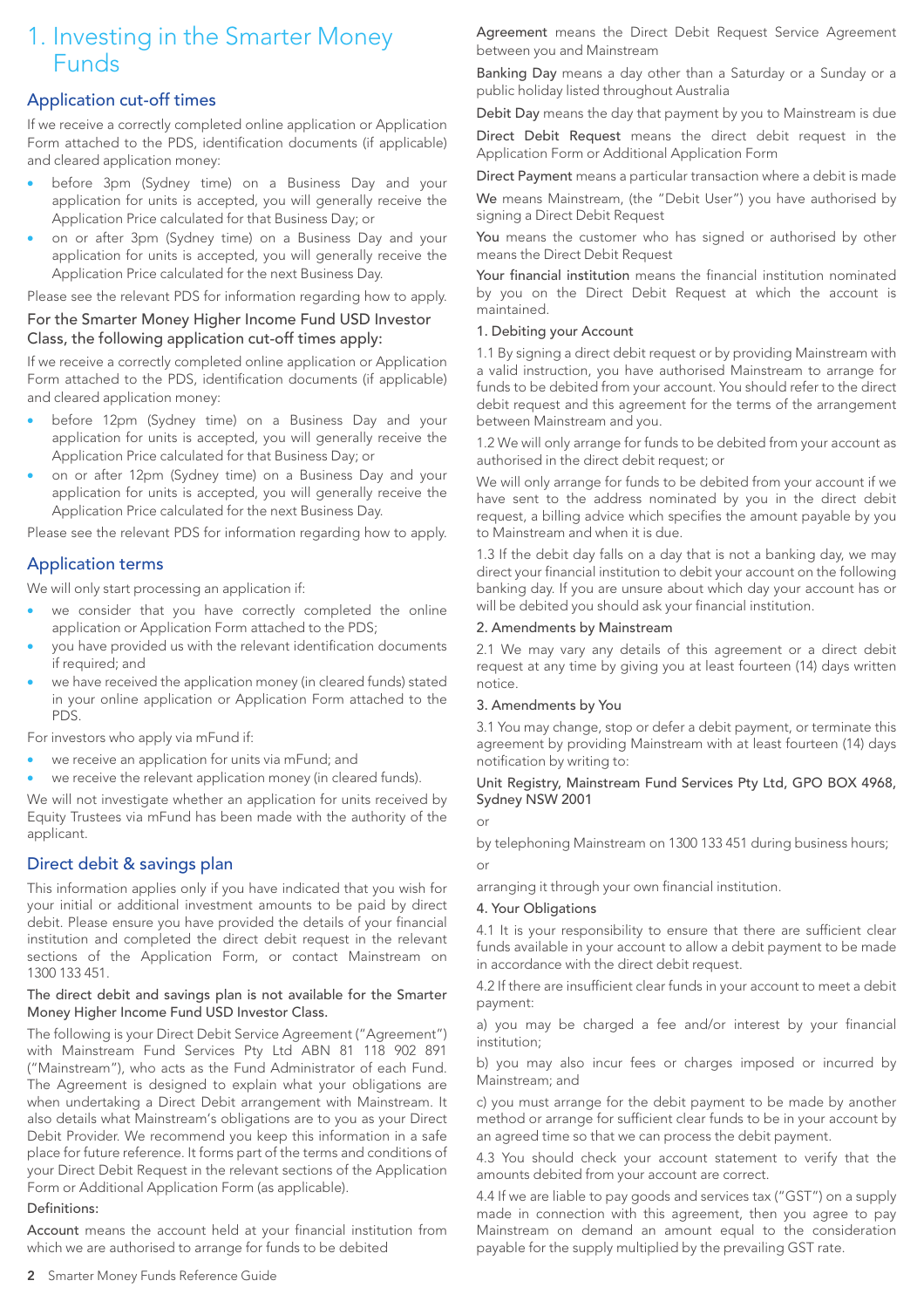#### 5. Dispute

5.1 If you believe that there has been an error in debiting your account, you should notify Mainstream directly on 1300 133 451 and confirm that notice in writing with Mainstream as soon as possible so that we can resolve your query more quickly. Alternatively you can take it up with your financial institution directly.

5.2 If we conclude as a result of our investigations that your account has been incorrectly debited we will respond to your query by arranging for your financial institution to adjust your account (including interest and charges) accordingly. We will also notify you in writing of the amount by which your account has been adjusted.

5.3 If we conclude as a result of our investigations that your account has not been incorrectly debited we will respond to your query by providing you with reasons and any evidence for this finding in writing

#### 6. Accounts

#### 6.1 You should check:

a) with your financial institution whether direct debiting is available from your account as direct debiting is not available on all accounts offered by financial institutions; and

b) your account details which you have provided to Mainstream are correct by checking them against a recent account statement; and

c) with your financial institution before completing the direct debit request if you have any queries about how to complete the direct debit request.

#### 7. Confidentiality

7.1 We will keep any information (including your account details) in your direct debit request confidential. We will make reasonable efforts to keep any such information that we have about you secure and to ensure that any of our employees or agents who have access to information about you do not make any unauthorised use, modification, reproduction or disclosure of that information.

7.2 We will only disclose information that we have about you:

a) to the extent specifically required by law; or

b) for the purposes of this agreement (including disclosing information in connection with any query or claim).

#### 8. Notice

8.1 If you wish to notify Mainstream in writing about anything relating to this agreement, you should write to:

#### Mainstream Fund Services Pty Ltd GPO Box 4968 Sydney NSW 2001

8.2 We will notify you by sending a notice in the ordinary post to the address you have given Mainstream in the Direct Debit Request.

8.3 Any notice will be deemed to have been received on the third banking day after posting.

# BPay®

You will be given your reference number when you first invest to allow you to transfer initial and additional investments by using BPAY. To facilitate the use of this service you will need to use your online banking service from your participating Australian financial institution.

# 2. Managing your investment

# Authorised signatories

You can appoint a person, partnership or company as your authorised signatory. To do so, please nominate them on the Application Form and have them sign the relevant sections. If a company is appointed, the powers extend to any director and officer of the company. If a partnership is appointed, the powers extend to all partners. Such appointments will only be cancelled or changed once we receive written instructions from you to do so.

Once appointed, your authorised signatory has full access to operate your investment account for and on your behalf. This includes the following:

- making additional investments;
- requesting income distribution instructions be changed;
- withdrawing all or part of your investment;
- changing bank account details; and
- enquiring and obtaining copies of the status of your investment.

If you do appoint an authorised signatory:

- you are bound by their acts;
- you release, discharge and indemnify us from and against any losses, liabilities, actions, proceedings, claims and demands arising from instructions received from your authorised signatory; and
- you agree that our acting on any instructions received from your authorised signatory shall amount to complete satisfaction of our obligations, even if these instructions were made without your knowledge or authority.

#### Reports

Investors will be provided with the following reports:

- application and withdrawal confirmation statements:
- transaction statements; and
- (where applicable), distribution and tax statements.

Annual audited financial accounts are available on Equity Trustees' website.

# 3. Withdrawing your investment

# Withdrawal cut-off times

If we receive a withdrawal request:

- before 3pm (Sydney time) on a Business Day and your withdrawal request is accepted, you will generally receive the Withdrawal Price calculated for that Business Day; or
- on or after 3pm (Sydney time) on a Business Day and your withdrawal request is accepted, you will generally receive the Withdrawal Price calculated for the next Business Day.

### For the Smarter Money Higher Income Fund USD Investor Class, the following withdrawal cut-off times apply:

If we receive a withdrawal request:

- before 12pm (Sydney time) on a Business Day and your withdrawal request is accepted, you will generally receive the Withdrawal Price calculated for that Business Day; or
- on or after 12pm (Sydney time) on a Business Day and your withdrawal request is accepted, you will generally receive the Withdrawal Price calculated for the next Business Day.

Please see the relevant PDS for information regarding how to request a withdrawal.

#### Withdrawal terms

Once we receive your withdrawal request, we may act on your instruction without further enquiry if the instruction bears your account number or investor details and your (apparent) signature(s), or your authorised signatory's (apparent) signature(s).

We may contact you to check your details before processing your withdrawal request but are not obliged to. This may cause a delay in finalising payment of your withdrawal money. No interest is payable for any delay in finalising payment of your withdrawal money.

We are not responsible or liable if you do not receive, or are late in receiving, any withdrawal money that is paid according to your instructions.

When you are withdrawing, you should take note of the following:

• Withdrawals will only be paid to the investor.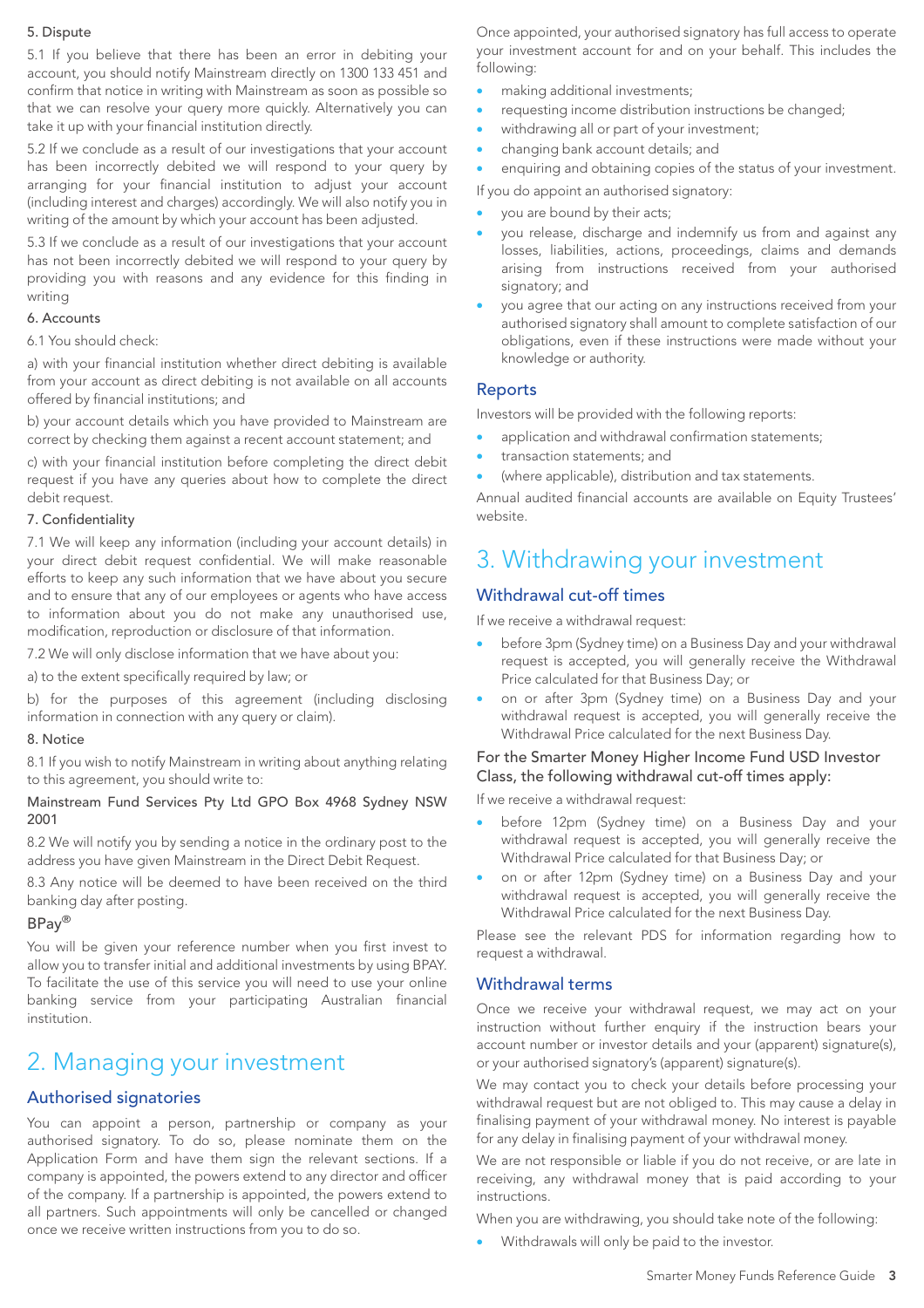- We reserve the right to fully redeem your investment if, as a result of processing your request, your investment balance in the Fund falls below the minimum balance set out in the PDS.
- If we cannot satisfactorily identify you as the withdrawing investor, we may reject your withdrawal request or payment of your withdrawal proceeds will be delayed. We are not responsible for any loss you consequently suffer.
- As an investor who is withdrawing, you agree that any payment made according to instructions received by post, courier, email or fax, shall be a complete satisfaction of our obligations, despite any fact or circumstances such as the payment being made without your knowledge or authority.
- You agree that if the payment is made according to these terms you, and any person claiming on your behalf, shall have no claim against us with regards to such payment.

### Withdrawal restrictions

Access to your money can be delayed in limited circumstances but the Investment Manager considers this unlikely given the Fund's investments.

Under the Corporations Act, you do not have a right to withdraw from the Fund if the Fund is illiquid. In such circumstances, you will only be able to withdraw your investment if Equity Trustees makes a withdrawal offer in accordance with the Corporations Act. Equity Trustees is not obliged to make such offers.

The Fund will be deemed liquid if at least 80% of its assets are liquid assets (generally cash and marketable securities). In addition, should Equity Trustees be unable to realise sufficient assets to meet withdrawal payments, it may suspend the calculation of the NAV and withhold withdrawal proceeds.

In addition, we can also delay unit redemption withdrawals for up to 180 days or such longer or shorter period as we consider is appropriate in all the circumstances in limited circumstances including if there is a circumstance outside our reasonable control which we consider impacts on our ability to properly or fairly calculate the unit price, or withdrawal requests would result in 20% or more of Net Asset Value being withdrawn (we can stagger payment over such period that we determine).

# Compulsory redemptions

We can redeem your investment without asking if you breach your legal obligations to us, to recover money you owe us or anyone else relating to your investment, if law prohibits you from legally being an investor or if you fail to meet the minimum account balance from time to time.

# 4. Additional information on risks

#### Borrowing risk

Although the Fund does not intend to borrow, the Fund does have an ability to borrow indirectly via repurchase facilities with major Australian and international trading banks that have direct access to the RBA's liquidity facilities to manage withdrawals and distributions in the short-term, although this would be very unusual. Risk associated with borrowing includes that it magnifies both good and bad returns

#### Financial instruments risk

It is also possible that from time to time derivatives may be used to manage the Fund's risks when considered appropriate. Using sophisticated financial instruments has certain risks.

Derivatives are not used with the intention to gear the Fund (or cause it to be leveraged). If using a financial instrument brings with it the potential to pay more money, the Investment Manager makes sure that the Fund has the money or assets set aside to meet this requirement. However, various risks remain, including the value of a derivative failing to move in line with the underlying asset, potential illiquidity of a derivative, the Fund (or the underlying investment) not being able to meet payment obligations as they arise, potential leverage (or gearing) resulting from the position and counterparty risk (counterparty risk is where the other party to the derivative cannot meet its obligations).

Specialist professionals are employed to help manage the Fund and have a thorough understanding of the financial instruments it invests in. The Investment Manager deals with issuers and counterparties it considers to be reputable.

Unfortunately, using derivatives to reduce the Fund's risks is not always successful, is not always used to offset all relevant Fund risk, and is sometimes not cost effective or practical to use.

#### Information risk

We are committed to ensuring that your information is kept secure and protected from misuse and loss and from unauthorised access, modification and disclosure. We use the Internet in operating the Fund and may store records in a cloud system. If stored overseas, different privacy and other standards may apply there.

The internet does not however always result in a secure information environment and although we take steps we consider reasonable to protect your information, we cannot absolutely guarantee its security.

#### Liquidity risk

This is the risk that your withdrawal requests cannot be met when you expect. Because cash is paid to your account when you withdraw investments of the Fund it may need to be sold to pay you. Depending on factors such as the state of the markets, selling investments is not always possible, practicable or consistent with the best interests of investors.

This is one of the reasons why the constitution for the Fund specifies limited circumstances where there could be a delay in meeting your withdrawal request. The law sometimes restricts withdrawals.

Although you may sell your units privately, you may not find a buyer or a buyer at the price you want.

#### Governance risk

The Investment Manager may take into account environmental, social and governance issues in the management of the Fund. The intention includes to help reduce certain potential credit risks and enhance relative performance of certain asset classes. Be aware that the Investment Manager's policy does not take into account all labour standards, environmental, social and ethical considerations, and that any assessment of what is or is not such a factor and should or need not be taken into is subjective. Remember that the Investment Manager's policy can change, and that investing having regard to such factors may not result in environmental, social or governance outcomes improving or desired investment outcomes being achieved. Investments may form part of the portfolio even though they do not meet such standards.

#### Structure risk

This is the risk associated with having someone invest for you.

Risks associated with investing in the Fund include; it could be closed and your money returned to you at the prevailing valuations at that time; there can be a change in the responsible entity or a change in the investment manager (for example if key individuals were no longer involved in managing the Fund); someone involved with your investment (even remotely) does not meet their obligations or perform as expected; assets may be lost, not recorded properly or misappropriated; laws may adversely change; insurers may not pay when expected; systems may fail or insurance may be inadequate.

Investment decisions by investment managers like SMI, although taken carefully, are not always successful.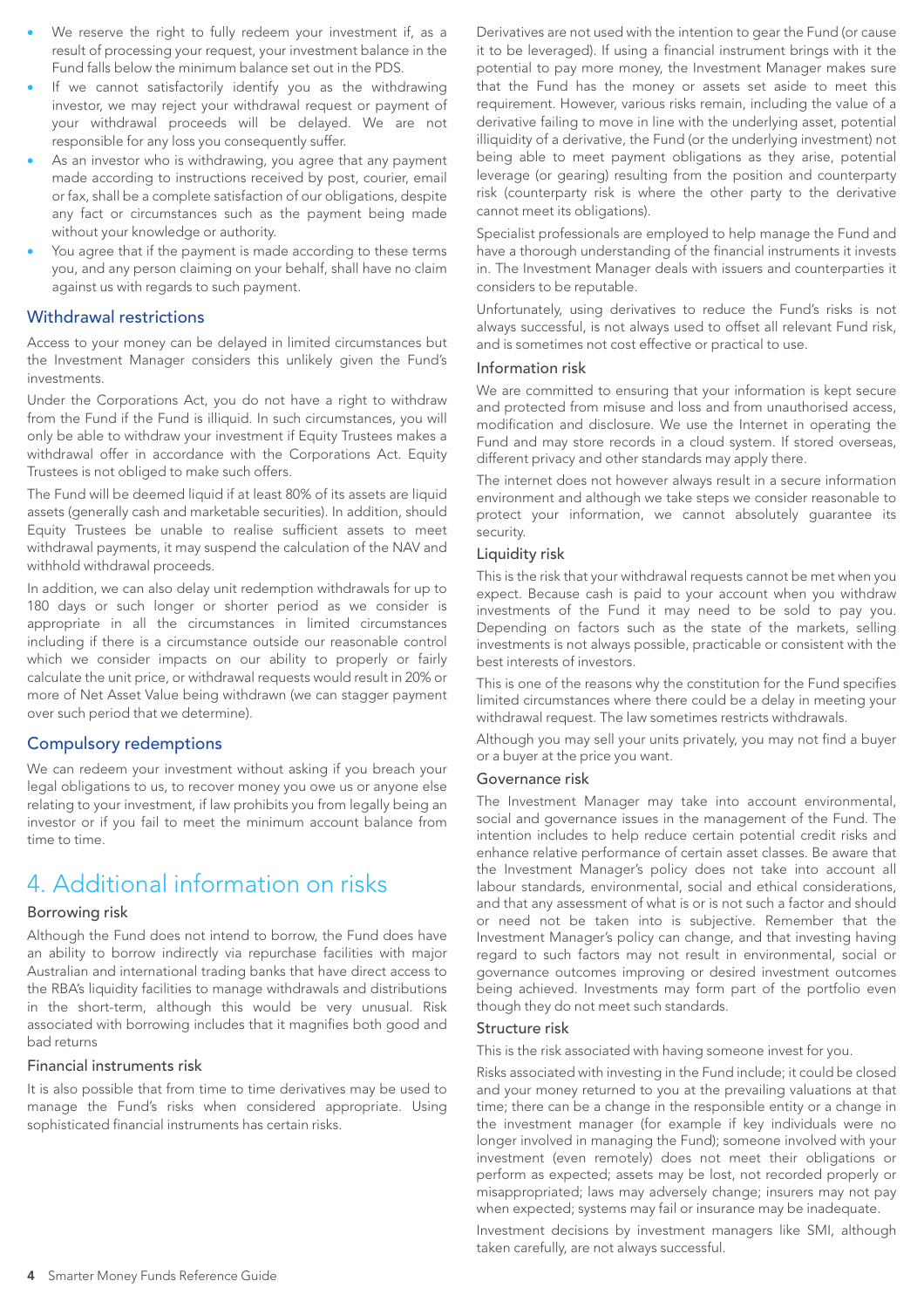Investing through an administration platform or through your stockbroker also brings some risks that the operator of the administration platform or your stockbroker may not perform its obligations properly. For instance, the stockbroker may make mistakes, or ASX may halt, suspend or revoke any admission of Equity Trustees or the Fund to mFund. Although unlikely, ASX or stockbroker systems could fail or there could be errors, anomalies or irregularities.

Investing in the Fund may give inferior results compared to investing directly (where, for example, you avoid the impact of others coming and going and may be able to manage your tax situation better).

#### Volatility risk

Markets can be volatile. Investing in volatile conditions usually implies a greater level of risk for investors than an investment in a more stable market. The Fund is expected to have higher volatility than bank deposits but lower volatility than traditional fixed interest funds and equities.

#### Valuation risk

The value of the Fund's underlying investments, as obtained from independent valuation sources, may not accurately reflect the realisable value of those investments. The Fund seeks to reduce this risk by seeking that all the assets of the Fund are valued independently on a daily basis and wherever possible using market prices.

#### Currency risk

In the case of the Funds except for the Smarter Money Higher Income Fund - USD Investor Class, the Fund may invest in bonds issued in foreign currencies by Australian incorporated companies (or wholly-owned subsidiaries). Currency movements against the Australian Dollar may adversely affect the domestic value of the Fund's investments and the income from those investments. The Investment Manager will aim to fully hedge currency exposures back to Australian Dollars to reduce the risk of adverse fluctuations in the value of the Australian Dollar relative to other currencies.

# 5. Additional information on fees and costs

#### DID YOU KNOW?

Small differences in both investment performance and fees and costs can have a substantial impact on your long-term returns.

For example, total annual fees and costs of 2% of your investment balance rather than 1% could reduce your final return by up to 20% over a 30-year period (for example, reduce it from \$100,000 to \$80,000).

You should consider whether features such as superior investment performance or the provision of better member services justify higher fees and costs.

You may be able to negotiate to pay lower fees. Ask the fund or your financial adviser.

# TO FIND OUT MORE

If you would like to find out more, or see the impact of the fees based on your own circumstances, the Australian Securities and Investments Commission (ASIC) Moneysmart website

(www.moneysmart.gov.au) has a managed funds fee calculator to help you check out different fee options.

# Fees and other costs

This section shows fees and other costs that you may be charged. These fees and costs may be deducted from your money, from the returns on your investment or from the assets of the managed investment scheme as a whole.

Taxes are set out in another part of this document. You should read all the information about fees and costs because it is important to understand their impact on your investment.

| <b>Smarter Money Funds</b>                 |        |                   |
|--------------------------------------------|--------|-------------------|
| Type of fee or cost                        | Amount | How and when paid |
| Ongoing annual fees and costs <sup>1</sup> |        |                   |

In the case of the Smarter Money Higher Income Fund USD Investor Class the Fund is denominated in US Dollars and will have exposure to an Underlying Pool of assets which are predominately Australian Dollar denominated assets. The Investment Manager will aim to manage the Fund's currency risk through the use of foreign exchange transactions such that at purchase the Fund's currency exposure is fully hedged to US Dollars. Although the Investment Manager aims to fully hedge currency exposures within the Fund they may not be hedged perfectly.

Currency movements may adversely affect the value of the Fund's investments and the income from those investments.

#### mFund risk

In the case of the Funds except for the Smarter Money Higher Income Fund - USD Investor Class, investing through an administration platform or through your stockbroker also brings some risks that the operator of the administration platform or your stockbroker may not perform its obligations properly. For instance, the stockbroker may make mistakes, or ASX may halt, suspend or revoke any admission of Equity Trustees or the Fund to mFund. Although unlikely, ASX or stockbroker systems could fail or there could be errors, anomalies or irregularities. Investing in the Fund may give inferior results compared to investing directly (where for example you avoid the impact of others coming and going and may be able to manage your tax situation better).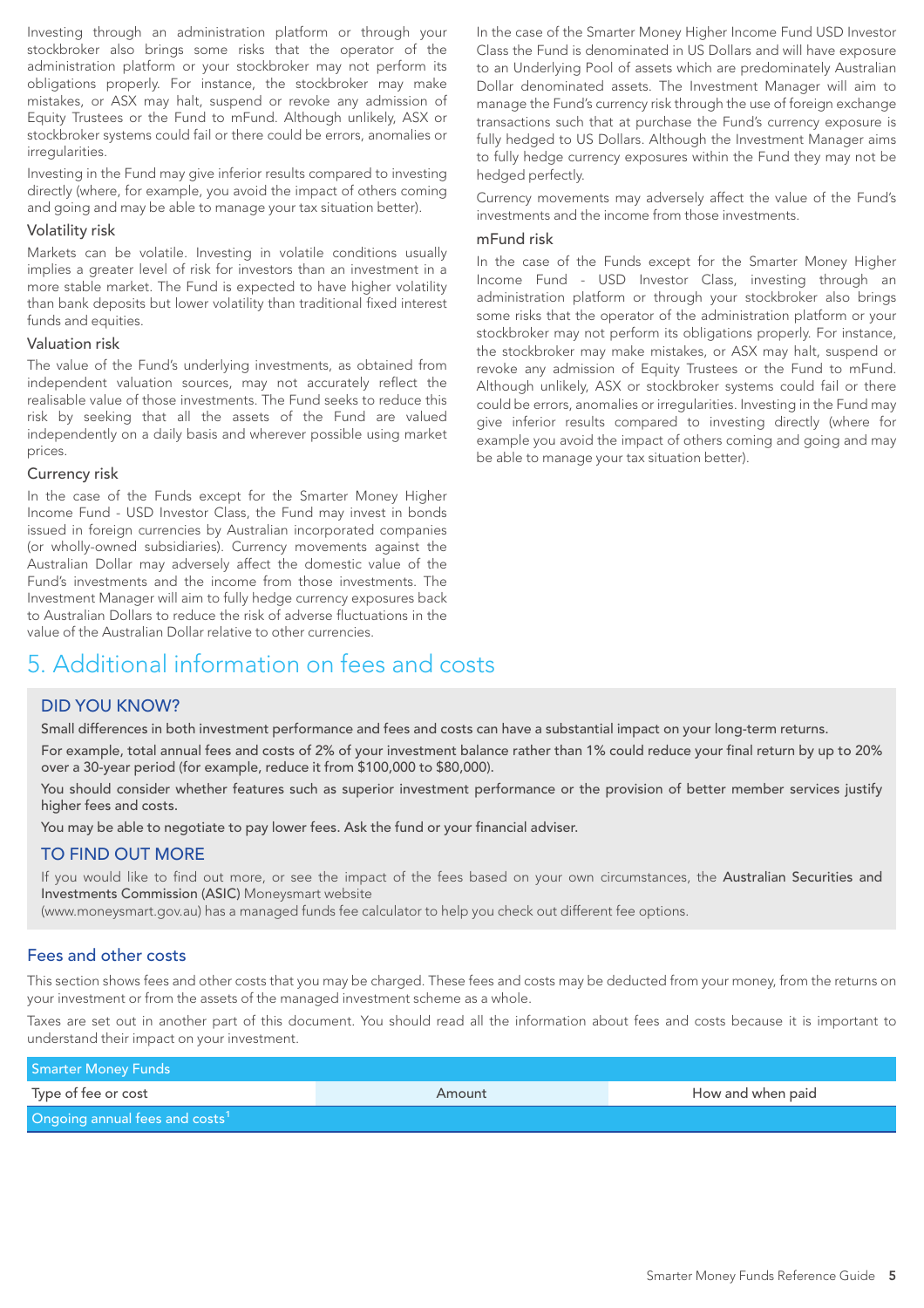| <b>Smarter Money Funds</b>                                                                                 |                                                                                                                                                                                                                                                                                                                                                                                                                                                                                                                                                                                           |                                                                                                                                                                                                                                                                                                                                                                                                                                                                                                                                 |
|------------------------------------------------------------------------------------------------------------|-------------------------------------------------------------------------------------------------------------------------------------------------------------------------------------------------------------------------------------------------------------------------------------------------------------------------------------------------------------------------------------------------------------------------------------------------------------------------------------------------------------------------------------------------------------------------------------------|---------------------------------------------------------------------------------------------------------------------------------------------------------------------------------------------------------------------------------------------------------------------------------------------------------------------------------------------------------------------------------------------------------------------------------------------------------------------------------------------------------------------------------|
| Type of fee or cost                                                                                        | Amount                                                                                                                                                                                                                                                                                                                                                                                                                                                                                                                                                                                    | How and when paid                                                                                                                                                                                                                                                                                                                                                                                                                                                                                                               |
| Management fees and costs<br>The fees and costs for managing your<br>investment                            | Smarter Money Fund:<br>Base Fee Class = 0.79% of the NAV of<br>the Fund <sup>2</sup><br>Assisted Investor Class = 0.66% of the<br>NAV of the Fund<br>Institutional Class $A = 0.40\%$ of the NAV<br>of the Fund<br>Smarter Money Higher Income Fund<br>Base Fee Class= 0.89% of the NAV of<br>the Fund <sup>2</sup><br>Assisted Investor Class=0.69% of the<br>NAV of the Fund<br>Direct Investor Class= 0.55% of the NAV<br>of the Fund<br>Institutional Class A= 0.40% of the NAV<br>of the Fund<br>USD Investor Class= 0.55% of the NAV<br>of the Fund                                 | The management fees component of<br>management fees and costs are accrued<br>daily and paid from the relevant Fund<br>monthly in arrears and reflected in the unit<br>price. Otherwise, the fees and costs are<br>variable and deducted and reflected in the<br>unit price of the relevant Fund as they are<br>incurred.<br>The management fees component of<br>management fees and costs may be<br>negotiated. Please see "Differential fees" in<br>the "Additional Explanation of Fees and<br>Costs" for further information. |
| Performance fees<br>Amounts deducted from your investment in<br>relation to the performance of the product | Smarter Money Fund:<br>Base Fee Class = Not Applicable<br>Assisted Investor Class = 0.18% of the<br>$\bullet$<br>NAV of the Fund <sup>3</sup><br>Institutional Class $A = 0.36\%$ of the NAV<br>of the Fund <sup>3</sup><br>Smarter Money Higher Income Fund<br>Base Fee Class = Not Applicable<br>Assisted Investor Class=0.27% of the<br>NAV of the Fund <sup>3</sup><br>Direct Investor Class= 0.18% of the NAV<br>of the Fund <sup>3</sup><br>Institutional Class A= 0.26% of the NAV<br>of the Fund <sup>4</sup><br>USD Investor Class= 0.26% of the NAV<br>of the Fund <sup>4</sup> | Performance fees at the Fund level are<br>calculated daily and paid monthly in<br>arrears from the Fund and reflected in<br>the unit price. Performance fees at the<br>interposed vehicle level are reflected in<br>the value of the Fund's investment in the<br>relevant interposed vehicle, and<br>therefore reflected in the unit price.                                                                                                                                                                                     |
| Transaction costs<br>The costs incurred by the scheme when<br>buying or selling assets                     | Smarter Money Fund:<br>Base Fee Class = 0.00% of the NAV of<br>the Fund <sup>2</sup><br>Assisted Investor Class = $0.00\%$ of the<br>NAV of the Fund<br>Institutional Class $A = 0.00\%$ of the NAV<br>of the Fund<br>Smarter Money Higher Income Fund<br>Base Fee Class= 0.00% of the NAV of<br>the Fund <sup>2</sup><br>Assisted Investor Class=0.00% of the<br>NAV of the Fund<br>Direct Investor Class= 0.00% of the NAV<br>of the Fund<br>Institutional Class A= 0.02% of the NAV<br>of the Fund<br>USD Investor Class= 0.02% of the NAV                                             | Transaction costs are variable and<br>deducted from the relevant Fund as they<br>are incurred and reflected in the unit<br>price. They are disclosed net of amounts<br>recovered by the buy-sell spread.<br>Any transaction costs at the interposed<br>vehicle level are reflected in the value of<br>the Fund's investment in the relevant<br>interposed vehicle, and therefore<br>reflected in the unit price.                                                                                                                |
|                                                                                                            | Member activity related fees and costs (fees for services or when your money moves in or out of the scheme)                                                                                                                                                                                                                                                                                                                                                                                                                                                                               |                                                                                                                                                                                                                                                                                                                                                                                                                                                                                                                                 |
| Establishment fee<br>The fee to open your investment                                                       | Not applicable                                                                                                                                                                                                                                                                                                                                                                                                                                                                                                                                                                            | Not applicable                                                                                                                                                                                                                                                                                                                                                                                                                                                                                                                  |
| Contribution fee<br>The fee on each amount contributed to your<br>investment                               | Not applicable                                                                                                                                                                                                                                                                                                                                                                                                                                                                                                                                                                            | Not applicable                                                                                                                                                                                                                                                                                                                                                                                                                                                                                                                  |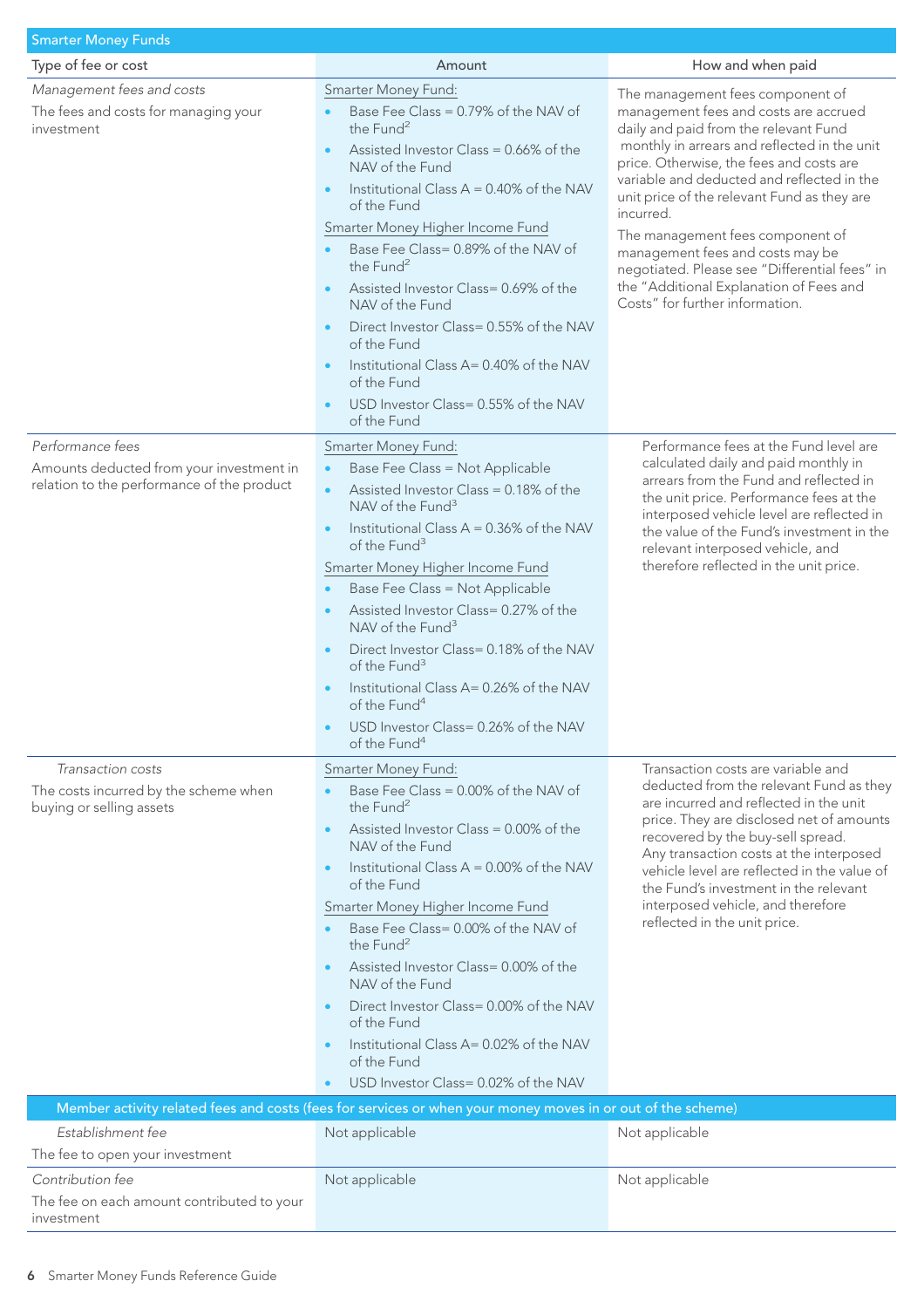| <b>Smarter Money Funds</b>                                                                                                 |                                     |                                                                                                                                                                                                                                                                                                                                                                                                                  |  |
|----------------------------------------------------------------------------------------------------------------------------|-------------------------------------|------------------------------------------------------------------------------------------------------------------------------------------------------------------------------------------------------------------------------------------------------------------------------------------------------------------------------------------------------------------------------------------------------------------|--|
| Type of fee or cost                                                                                                        | Amount                              | How and when paid                                                                                                                                                                                                                                                                                                                                                                                                |  |
| Buy-sell spread<br>An amount deducted from your investment<br>representing costs incurred in transactions<br>by the scheme | nil upon entry and 0.025% upon exit | These costs are an additional cost to the<br>investor but are incorporated into the unit<br>price and arise when investing application<br>monies and funding withdrawals from the<br>relevant Fund and are not separately<br>charged to the investor. The Buy Spread is<br>paid into the relevant Fund as part of an<br>application and the Sell Spread is left in the<br>relevant Fund as part of a redemption. |  |
| Withdrawal fee<br>The fee on each amount you take out of<br>your investment                                                | Not applicable                      | Not applicable                                                                                                                                                                                                                                                                                                                                                                                                   |  |
| Exit fee<br>The fee to close your investment                                                                               | Not applicable                      | Not applicable                                                                                                                                                                                                                                                                                                                                                                                                   |  |
| Switching fee<br>The fee for changing investment options                                                                   | Not applicable                      | Not applicable                                                                                                                                                                                                                                                                                                                                                                                                   |  |

<sup>1</sup> All fees quoted above are inclusive of Goods and Services Tax (GST) and net of any Reduced Input Tax Credits (RITC). See below for more details as to how the relevant fees and costs are calculated.

 $2$  The indirect costs component of management fees and costs and transaction costs is based on a reasonable estimate of the costs for the current financial year to date, adjusted to reflect a 12 month period. Please see "Additional Explanation of Fees and Costs" below.

 $3$  This represents the performance fee of the Fund which is payable as an expense of the Fund to the Investment Manager. See "Performance fees" below for more information.

<sup>4</sup> This represents a reasonable estimate of the performance fee which would have been paid by the Fund in the last financial year ending 30 June 2020 and is not a forecast of any future performance fees. See "Performance fees" below for more information.

# Additional Explanation of Fees and Costs

#### Management fees and costs

The management fees and costs include amounts payable for administering and operating the Fund, investing the assets of the Fund, expenses and reimbursements in relation to the Fund and indirect costs if applicable.

Management fees and costs do not include performance fees or transaction costs, which are disclosed separately.

The management fees component of management fees and costs of 0.79% p.a. of the NAV of the Smarter Money Fund – Base Fee Class, 0.66% p.a. of the NAV of the Smarter Money Fund - Assisted Investor Class, 0.40% p.a. of the NAV of the Smarter Money Fund - Institutional Class A, 0.89% p.a. of the NAV of the Smarter Money Higher Income Fund – Base Fee Class, 0.69% p.a. of the NAV of the Smarter Money Higher Income Fund - Assisted Investor Class, 0.55% p.a. of the NAV of the Smarter Money Higher Income Fund - Direct Investor Class, 0.40% p.a. of the NAV of the Smarter Money Higher Income Fund - Institutional Class A and 0.55% p.a. of the NAV of the Smarter Money Higher Income Fund - USD Investor Class is payable to the Responsible Entity of the Fund for managing the assets and overseeing the operations of the Fund. The management fees component is accrued daily and paid from the Fund monthly in arrears and reflected in the unit price. As at the date of this PDS, the management fees component covers certain ordinary expenses such as Responsible Entity fees, investment management fees, custodian fees, and administration and audit fees.

The indirect costs and other expenses component of 0.00% p.a. of the NAV of the Fund may include other ordinary expenses of operating the Fund, as well as management fees and costs (if any) arising from interposed vehicles in or through which the Fund invests. The indirect costs and other expenses component is variable and reflected in the unit price of the Fund as the relevant fees and costs are incurred. They are borne by investors, but they are not paid to the Responsible Entity or Investment Manager.

Actual indirect costs for the current and future years may differ. If in future there is an increase to indirect costs disclosed in this PDS, updates will be provided on Equity Trustees' website at www.eqt.com.au/insto where they are not otherwise required to be disclosed to investors under law.

### Performance fees

#### *Smarter Money Fund*

#### *Assisted Investor Class*

Performance fees include amounts that are calculated by reference to the performance of the Fund. The performance fees for the Fund are 0.18% of the NAV of the Fund. The performance fee figure that is disclosed in the Fees and Costs Summary is generally based on an average of the performance fees over the previous five financial years, where each performance fee relevant to the Fund is averaged and totalled to give the performance fees for the Fund.

In terms of the performance fees payable to the Investment Manager, a performance fee is payable where the investment performance of the Fund exceeds the RBA Cash Rate (RBACOR) plus 1.00% plus management fees 0.66% p.a. (Benchmark). The performance fees are 20.5% of this excess, calculated daily and paid monthly in arrears from the Fund and calculated based on the beginning NAV of the Fund over the relevant period. No performance fees are payable until any accrued Fund losses from prior periods has been made up (this feature is sometimes referred to as a high-watermark).

Please note that the performance fees disclosed in the Fees and Costs Summary is not a forecast as the actual performance fee for the current and future financial years may differ. The Responsible Entity cannot guarantee that performance fees will remain at their previous level or that the performance of the Fund will outperform the Benchmark.

It is not possible to estimate the actual performance fee payable in any given period, as we cannot forecast what the performance of the Fund will be. Information on current performance fees will be updated from time to time and available at www.eqt.com.au/insto.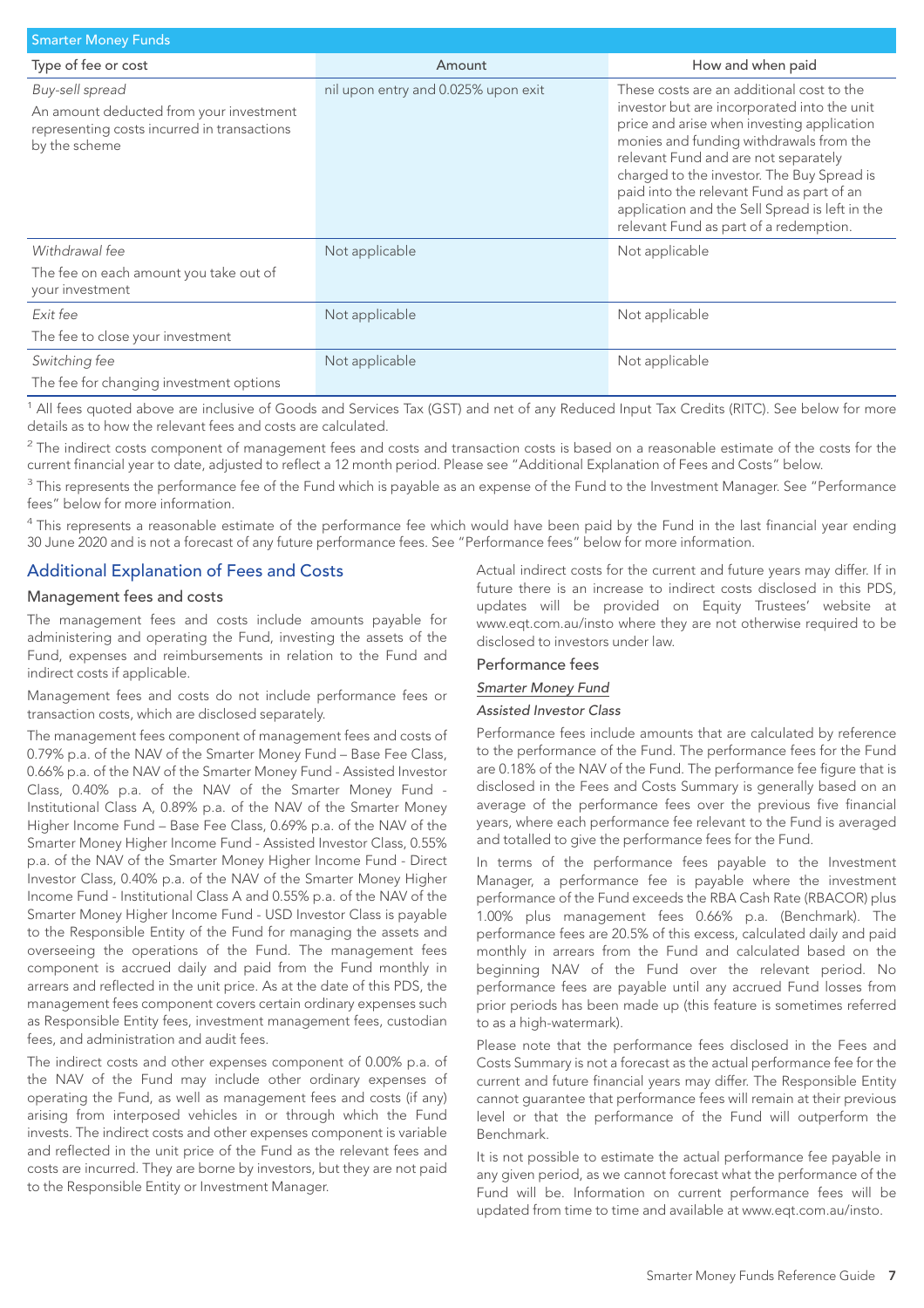#### *Performance fee example*

The example below is provided for illustrative purposes only and does not represent any actual or prospective performance of the Fund. We do not provide any assurance that the Fund will achieve the performance used in the example and you should not rely on this example in determining whether to invest in the Fund.

The below is an example of the Performance fee expense using annualised percentage calculations over the Performance fee period. The actual Performance fee will be payable monthly. Assumptions:

The return of the RBA Cash Rate from the start of the performance fee period to the end of the performance fee period is 1%;

- the Fund's performance Benchmark (RBA Cash Rate plus 1% plus 0.66%) for the performance fee period is 2.66% (1% plus 1% plus 0.66%);
- the Fund's 'investment return' for the performance fee period is 3%;
- the Fund's 'investment return' for the performance fee period is assumed to accrue evenly over the course of the performance fee period; and
- there are no accrued Fund losses from the previous performance fee period to be carried forward.

On the basis of the above assumptions and if you had an investment in the Fund of \$50,000 at the beginning of the performance fee period and no withdrawals were effected during the performance fee period, your investment would bear a performance fee expense of approximately \$34.85 (Based on outperformance of 0.34% (3%-2.66%) above 'performance hurdle' x performance fee 20.5% x \$50,000 investment = \$34.85) for the performance fee period.

Please note that the 'investment return' specified in this example:

- is only an example to assist investors to understand the effect of the performance fee expense on the investment return of the Fund; and
- is not a forecast of the expected investment return for the Fund and is for illustrative purposes only.

#### *Institutional Class A*

Performance fees include amounts that are calculated by reference to the performance of the Fund. The performance fees for the Fund are 0.36% of the NAV of the Fund. The performance fee figure that is disclosed in the Fees and Costs Summary is generally based on an average of the performance fees over the previous five financial years, where each performance fee relevant to the Fund is averaged and totalled to give the performance fees for the Fund.

In terms of the performance fees payable to the Investment Manager, a performance fee is payable where the investment performance of the Fund exceeds the performance of the RBA cash rate (RBACOR) plus management fees 0.40% p.a. (Benchmark). The performance fees are 20.5% of this excess, calculated daily and paid monthly in arrears from the Fund and calculated based on the beginning NAV of the Fund over the relevant period. No performance fees are payable until any accrued Fund losses from prior periods has been made up (this feature is sometimes referred to as a high-watermark).

Please note that the performance fees disclosed in the Fees and Costs Summary is not a forecast as the actual performance fee for the current and future financial years may differ. The Responsible Entity cannot guarantee that performance fees will remain at their previous level or that the performance of the Fund will outperform the Benchmark.

It is not possible to estimate the actual performance fee payable in any given period, as we cannot forecast what the performance of the Fund will be. Information on current performance fees will be updated from time to time and available at www.eqt.com.au/insto.

#### *Performance fee example*

The example below is provided for illustrative purposes only and does not represent any actual or prospective performance of the Fund. We do not provide any assurance that the Fund will achieve the performance used in the example and you should not rely on this example in determining whether to invest in the Fund.

The below is an example of the Performance fee expense using annualised percentage calculations over the Performance fee period. The actual Performance fee will be payable monthly.

Assumptions:

- The return of the RBA Cash Rate from the start of the performance fee period to the end of the performance fee period is 1%;
- the Fund's performance Benchmark (RBA Cash Rate plus 0.40%) for the performance fee period is 1.40% (1% plus 0.40%);
- the Fund's 'investment return' for the performance fee period is 3%;
- the Fund's 'investment return' for the performance fee period is assumed to accrue evenly over the course of the performance fee period; and
- there are no accrued Fund losses from the previous performance fee period to be carried forward.

On the basis of the above assumptions and if you had an investment in the Fund of \$50,000 at the beginning of the performance fee period and no withdrawals were effected during the performance fee period, your investment would bear a performance fee expense of approximately \$164 (Based on outperformance of 1.60% (3%-1.40%) above 'performance hurdle' x performance fee 20.5% x \$50,000 investment = \$164) for the performance fee period.

#### *Smarter Money Higher Income Fund*

#### *Assisted Investor Class*

Performance fees include amounts that are calculated by reference to the performance of the Fund. The performance fees for the Fund are 0.27% of the NAV of the Fund. The performance fee figure that is disclosed in the Fees and Costs Summary is generally based on an average of the performance fees over the previous five financial years, where each performance fee relevant to the Fund is averaged and totalled to give the performance fees for the Fund.

In terms of the performance fees payable to the Investment Manager, a performance fee is payable where the investment performance of the Fund exceeds the performance of the RBA cash rate (RBACOR) plus 1.50% plus management fees 0.69% p.a. (Benchmark). The performance fees are 22.50% of this excess, calculated daily and paid monthly in arrears from the Fund and calculated based on the beginning NAV of the Fund over the relevant period. No performance fees are payable until any accrued Fund losses from prior periods has been made up (this feature is sometimes referred to as a high-watermark)

Please note that the performance fees disclosed in the Fees and Costs Summary is not a forecast as the actual performance fee for the current and future financial years may differ. The Responsible Entity cannot guarantee that performance fees will remain at their previous level or that the performance of the Fund will outperform the Benchmark.

It is not possible to estimate the actual performance fee payable in any given period, as we cannot forecast what the performance of the Fund will be. Information on current performance fees will be updated from time to time and available at www.eqt.com.au/insto.

### *Performance fee example*

The example below is provided for illustrative purposes only and does not represent any actual or prospective performance of the Fund. We do not provide any assurance that the Fund will achieve the performance used in the example and you should not rely on this example in determining whether to invest in the Fund.

The below is an example of the Performance fee expense using annualised percentage calculations over the Performance fee period. The actual Performance fee will be payable monthly.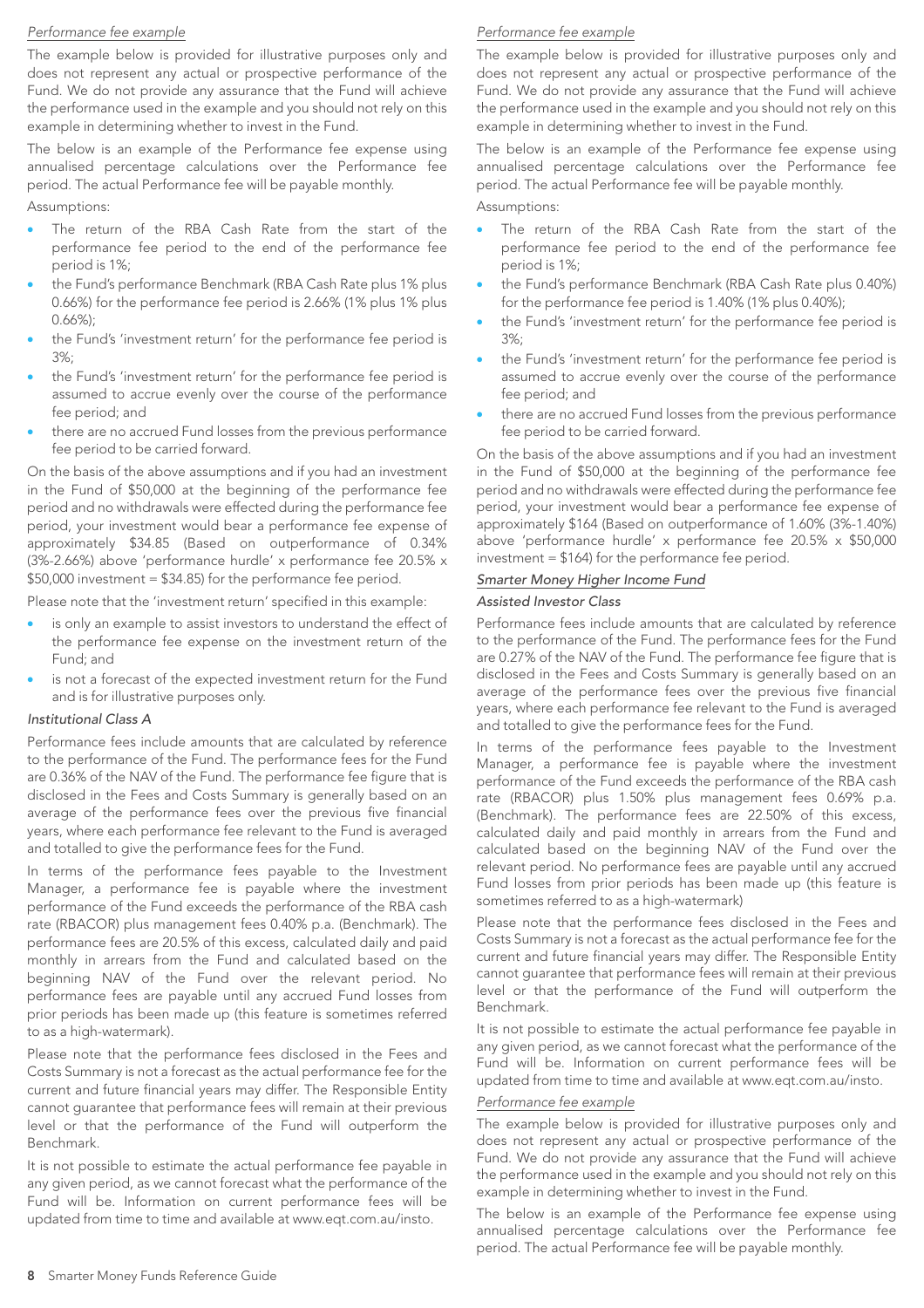Assumptions:

- The return of the RBA Cash Rate from the start of the performance fee period to the end of the performance fee period is 1%;
- the Fund's performance hurdle for the performance fee period is 3.19%% (1% plus 1.50% plus 0.69%);
- the Fund's 'investment return' for the performance fee period is 3.50%;
- the Fund's 'investment return' for the performance fee period is assumed to accrue evenly over the course of the performance fee period; and
- there are no accrued Fund losses from the previous performance fee period to be carried forward.

On the basis of the above assumptions and if you had an investment in the Fund of \$50,000 at the beginning of the performance fee period and no withdrawals were effected during the performance fee period, your investment would bear a performance fee expense of approximately \$34.88 (Based on outperformance of 0.31% (3.50% -3.19%) above 'performance hurdle' x performance fee 22.5% x \$50,000 investment = \$34.88) for the performance fee period.

Please note that the 'investment return' specified in this example:

- is only an example to assist investors to understand the effect of the performance fee expense on the investment return of the Fund; and
- is not a forecast of the expected investment return for the Fund.

#### *Direct Investor Class*

Performance fees include amounts that are calculated by reference to the performance of the Fund. The performance fees for the Fund are 0.18% of the NAV of the Fund. The performance fee figure that is disclosed in the Fees and Costs Summary is generally based on an average of the performance fees over the previous five financial years, where each performance fee relevant to the Fund is averaged and totalled to give the performance fees for the Fund.

In terms of the performance fees payable to the Investment Manager, a performance fee is payable where the investment performance of the Fund exceeds the performance of the RBA cash rate plus 1.50% plus management fees 0.55% p.a. (Benchmark). The performance fees are 22.50% of this excess, calculated daily and paid monthly in arrears from the Fund and calculated based on the beginning NAV of the Fund over the relevant period. No performance fees are payable until any accrued Fund losses from prior periods has been made up (this feature is sometimes referred to as a high-watermark).

Please note that the performance fees disclosed in the Fees and Costs Summary is not a forecast as the actual performance fee for the current and future financial years may differ. The Responsible Entity cannot guarantee that performance fees will remain at their previous level or that the performance of the Fund will outperform the Benchmark.

It is not possible to estimate the actual performance fee payable in any given period, as we cannot forecast what the performance of the Fund will be. Information on current performance fees will be updated from time to time and available at www.eqt.com.au/insto.

#### *Performance fee example*

The example below is provided for illustrative purposes only and does not represent any actual or prospective performance of the Fund. We do not provide any assurance that the Fund will achieve the performance used in the example and you should not rely on this example in determining whether to invest in the Fund.

The below is an example of the Performance fee expense using annualised percentage calculations over the Performance fee period. The actual Performance fee will be payable monthly.

Assumptions:

The return of the RBA Cash Rate from the start of the performance fee period to the end of the performance fee period is 1%;

- the Fund's performance hurdle for the performance fee period is 3.05% (1% plus 1.50% plus 0.55%);
- the Fund's 'investment return' for the performance fee period is 3.50%;
- the Fund's 'investment return' for the performance fee period is assumed to accrue evenly over the course of the performance fee period; and
- there are no accrued Fund losses from the previous performance fee period to be carried forward.

On the basis of the above assumptions and if you had an investment in the Fund of \$50,000 at the beginning of the performance fee period and no withdrawals were effected during the performance fee period, your investment would bear a performance fee expense of approximately \$50.63 (Based on outperformance of 0.45% (3.50% -3.05%) above 'performance hurdle' x performance fee 22.5% x \$50,000 investment = \$50.63) for the performance fee period.

Please note that the 'investment return' specified in this example:

- is only an example to assist investors to understand the effect of the performance fee expense on the investment return of the Fund; and
- is not a forecast of the expected investment return for the Fund.

#### *Institutional Class*

Performance fees include amounts that are calculated by reference to the performance of the Fund. As the Fund was first offered during the last financial year ending 30 June 2020, the performance fee of 0.26% of the NAV of the Fund represents a reasonable estimate of the performance fee which would have been paid for the full financial year, had the Fund been in existence for that time. The estimate has been calculated based on the relevant information for a similar product offering in the market offered by the Investment Manager.

In terms of the performance fees payable to the Investment Manager, a performance fee is payable where the investment performance of the Fund exceeds the performance of the RBA cash rate (RBACOR) plus 1.50% plus management fees 0.40% p.a. (Benchmark). The performance fees are 22.50% of this excess, calculated daily and paid monthly in arrears from the Fund and calculated based on the beginning NAV of the Fund over the relevant period. No performance fees are payable until any accrued Fund losses from prior periods has been made up (this feature is sometimes referred to as a high-watermark).

Please note that the performance fees disclosed in the Fees and Costs Summary is not a forecast as the actual performance fee for the current and future financial years may differ. The Responsible Entity cannot guarantee that performance fees will remain at their previous level or that the performance of the Fund will outperform the Benchmark.

It is not possible to estimate the actual performance fee payable in any given period, as we cannot forecast what the performance of the Fund will be. Information on current performance fees will be updated from time to time and available at www.eqt.com.au/insto.

#### *Performance fee example*

The example below is provided for illustrative purposes only and does not represent any actual or prospective performance of the Fund. We do not provide any assurance that the Fund will achieve the performance used in the example and you should not rely on this example in determining whether to invest in the Fund.

The below is an example of the Performance fee expense using annualised percentage calculations over the Performance fee period. The actual Performance fee will be payable monthly. Assumptions:

- The return of the RBA Cash Rate from the start of the performance fee period to the end of the performance fee period is 1%;
- the Fund's performance hurdle for the performance fee period is 2.90% (1% plus 1.50% plus 0.40%);
- the Fund's 'investment return' for the performance fee period is 3.50%;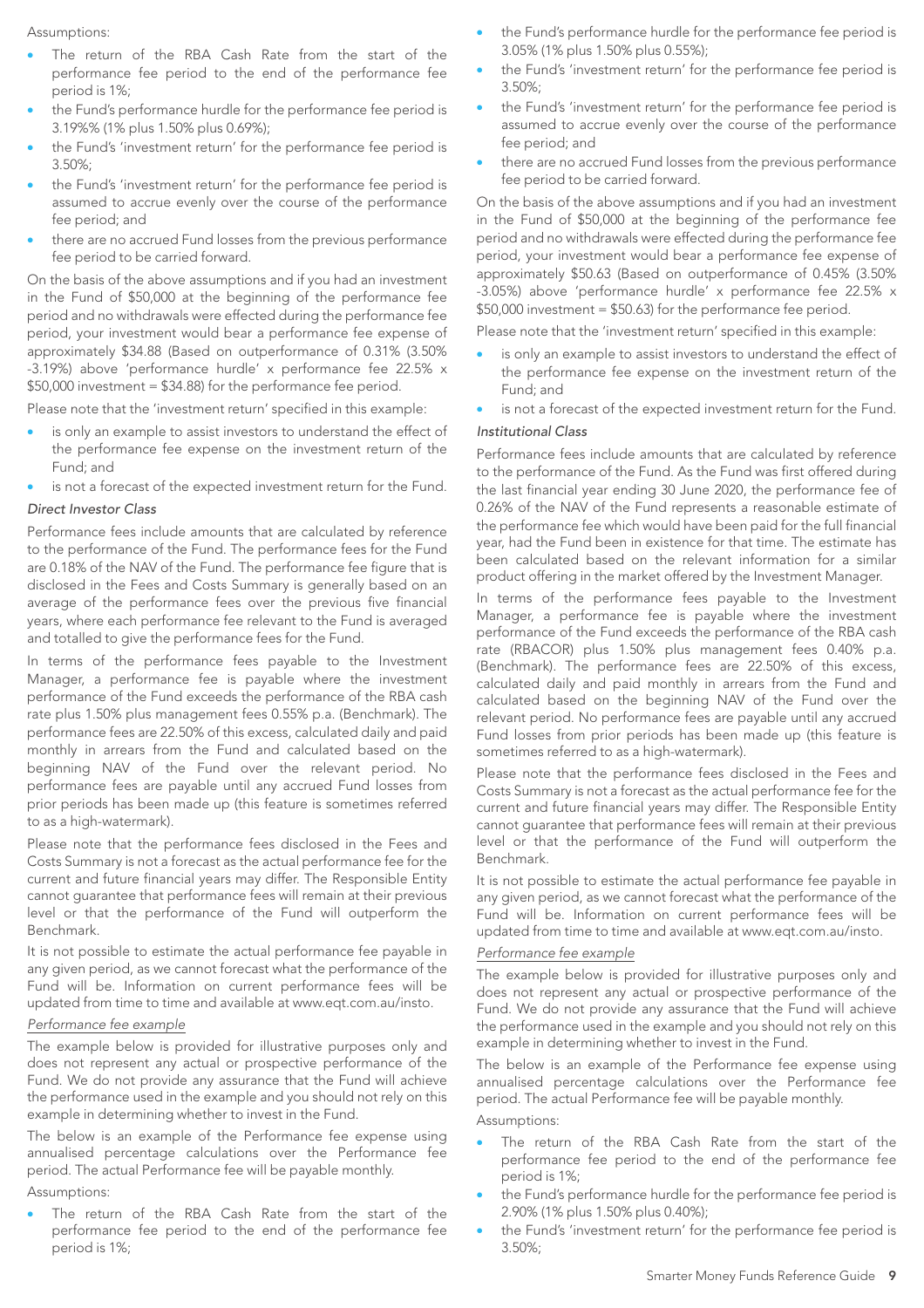- the Fund's 'investment return' for the performance fee period is assumed to accrue evenly over the course of the performance fee period; and
- there are no accrued Fund losses from the previous performance fee period to be carried forward.

On the basis of the above assumptions and if you had an investment in the Fund of \$50,000 at the beginning of the performance fee period and no withdrawals were effected during the performance fee period, your investment would bear a performance fee expense of approximately \$67.50 (Based on outperformance of 0.60% (3.50% -2.90%) above 'performance hurdle' x performance fee 22.5% x \$50,000 investment = \$67.50) for the performance fee period.

Please note that the 'investment return' specified in this example:

- is only an example to assist investors to understand the effect of the performance fee expense on the investment return of the Fund; and
- is not a forecast of the expected investment return for the Fund.

#### *USD Investor Class*

Performance fees include amounts that are calculated by reference to the performance of the Fund. As the Fund was first offered during the last financial year ending 30 June 2020, the performance fee of 0.26% of the NAV of the Fund represents a reasonable estimate of the performance fee which would have been paid for the full financial year, had the Fund been in existence for that time. The estimate has been calculated based on the relevant information for a similar product offering in the market offered by the Investment Manager.

In terms of the performance fees payable to the Investment Manager, a performance fee is payable where the investment performance of the Fund exceeds the performance of the Midpoint of the US Federal Funds Target Range plus 1.50% plus management fees 0.55% p.a. (Benchmark). The performance fees are 22.50% of this excess, calculated daily and paid monthly in arrears from the Fund and calculated based on the beginning NAV of the Fund over the relevant period. No performance fees are payable until any accrued Fund losses from prior periods has been made up (this feature is sometimes referred to as a high-watermark).

Please note that the performance fees disclosed in the Fees and Costs Summary is not a forecast as the actual performance fee for the current and future financial years may differ. The Responsible Entity cannot guarantee that performance fees will remain at their previous level or that the performance of the Fund will outperform the Benchmark.

It is not possible to estimate the actual performance fee payable in any given period, as we cannot forecast what the performance of the Fund will be. Information on current performance fees will be updated from time to time and available at www.eqt.com.au/insto.

#### *Performance fee example*

The example below is provided for illustrative purposes only and does not represent any actual or prospective performance of the Fund. We do not provide any assurance that the Fund will achieve the performance used in the example and you should not rely on this example in determining whether to invest in the Fund.

Assumptions:

- The return of the 'midpoint of the US Federal Funds Target Rate Range from the start of the performance fee period to the end of the performance fee period is 1.0%;
- the Fund's performance hurdle for the performance fee period is 3.05% ('midpoint of the US Federal Funds Target Rate Range' 1.0% plus 1.50% plus 0.55%);
- the Fund's 'investment return' for the performance fee period is 3.50%;
- the Fund's 'investment return' for the performance fee period is assumed to accrue evenly over the course of the performance fee period; and
- there are no accrued Fund losses from the previous performance fee period to be carried forward.

On the basis of the above assumptions and if you had an investment in the Fund of \$50,000 at the beginning of the performance fee period and no withdrawals were effected during the performance fee period, your investment would bear a performance fee expense of approximately \$50.63 (Based on outperformance of 0.45% above 'performance hurdle' x performance fee 22.5% x \$50,000 investment = \$50.63) for the USD Class performance fee period.

Please note that the 'investment return' specified in this example:

- is only an example to assist investors to understand the effect of the performance fee expense on the investment return of the Fund; and
- is not a forecast of the expected investment return for the Fund.

#### Transaction costs

In managing the assets of the Fund, the Fund may incur transaction costs such as brokerage, buy-sell spreads in respect of the underlying investments of the Fund, settlement costs, clearing costs and applicable stamp duty when assets are bought and sold, as well as the costs of over-the-counter derivatives that reflect transaction costs that would arise if the Fund held the ultimate reference assets, as well as the costs of over-the-counter derivatives used for hedging purposes. Transaction costs also include costs incurred by interposed vehicles in which the Fund invests (if any), that would have been transaction costs if they had been incurred by the Fund itself. Transaction costs are an additional cost to the investor where they are not recovered by the Buy/Sell Spread, and are generally incurred when the assets of the Fund are changed in connection with day-to-day trading or when there are applications or withdrawals which cause net cash flows into or out of the Fund.

The Buy/Sell Spread that is disclosed in the Fees and Costs Summary is a reasonable estimate of transaction costs that the Fund will incur when buying or selling assets of the Fund. These costs are an additional cost to the investor but are incorporated into the unit price and arise when investing application monies and funding withdrawals from the Fund and are not separately charged to the investor. The Buy Spread is paid into the Fund as part of an application and the Sell Spread is left in the Fund as part of a redemption and not paid to the Responsible Entity or the Investment Manager. The Buy Spread is paid into the Fund as part of an application and the Sell Spread is left in the Fund as part of a redemption and not paid to Equity Trustees or the Investment Manager. The estimated Buy/Sell Spread is nil upon entry and 0.025% upon exit. The dollar value of these costs based on an application or a withdrawal of \$1,000 is nil (application) and \$0.25 (withdrawal) for each individual transaction.

The Buy/Sell Spread can be altered by the Responsible Entity at any time and www.eqt.com.au/insto will be updated as soon as practicable to reflect any change. The Responsible Entity may also waive the Buy/Sell Spread in part or in full at its discretion. The transaction costs figure in the Fees and Costs Summary is shown net of any amount recovered by the Buy/Sell Spread charged by the Responsible Entity. Please call the Investment Manager prior to making an investment or withdrawal to obtain the current Buy/Sell Spread.

Transaction costs generally arise through the day-to-day trading of the Fund's assets, and are reflected in the Fund's unit price as an additional cost to the investor, as and when they are incurred.

| <b>Smarter Money Funds</b>          | <b>Gross transaction costs</b>       |
|-------------------------------------|--------------------------------------|
| Smarter Money Fund                  | 0.00% p.a. of the NAV of the<br>Fund |
| Smarter Money Higher Income<br>Fund | 0.02% p.a. of the NAV of the<br>Fund |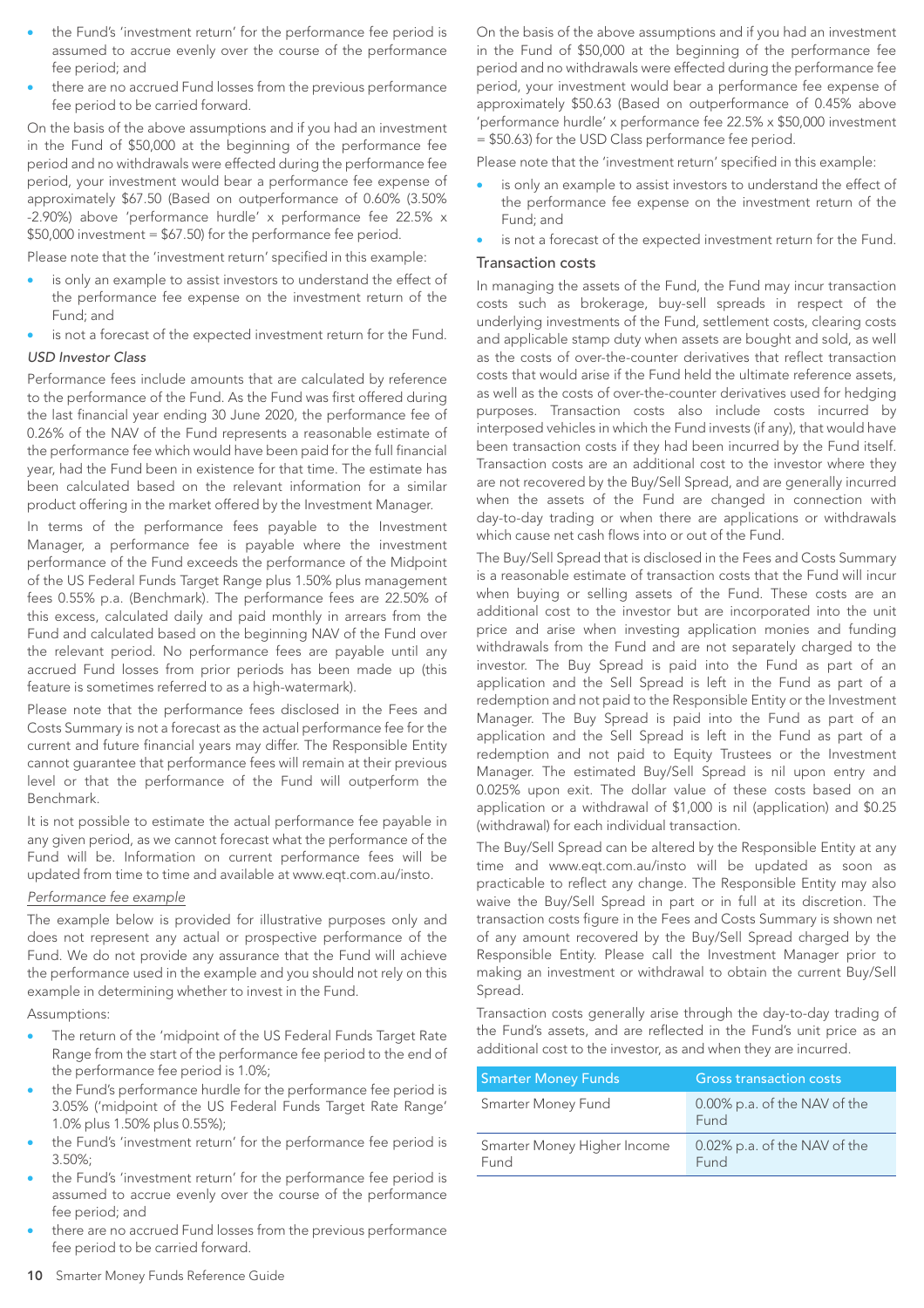The gross transaction costs are outlined in the table above incorporate estimated amounts with reference to the relevant costs incurred during the current financial year to date, adjusted to reflect a 12 month period for Smarter Money Higher Income Fund - Institutional Class A and USD Investor Class. The gross transaction costs for the for Smarter Money Fund – Base Fee Class and Smarter Money Higher Income Fund – Base Fee Class are based on a reasonable estimate of the costs for the current financial year to date, adjusted to reflect a 12 month period. In relation to the costs that have been estimated, they have been estimated on the basis of relevant information for a similar product offering in the market offered by the Investment Manager.

The gross transaction costs for the other Funds are based on the relevant costs incurred during the financial year ended 30 June 2020. However, actual transaction costs for future years may differ.

#### Can the fees change?

Yes, all fees can change without investor consent, subject to the maximum fee amounts specified in the Constitution. The current maximum management fee to which Equity Trustees is entitled is 4.00% of the GAV of the Fund. However, Equity Trustees does not intend to charge that amount and will generally provide investors with at least 30 days' notice of any proposed increase to the management fees component of management fees and costs. In most circumstances, the Constitution defines the maximum level that can be charged for fees described in this PDS. Equity Trustees also has the right to recover all reasonable expenses incurred in relation to the proper performance of its duties in managing the Fund and as such these expenses may increase or decrease accordingly, without notice.

#### Payments to the IDPS Operators

Subject to the law, annual payments may be made to some IDPS Operators because they offer the Fund on their investment menus. Product access is paid by the Investment Manager out of its investment management fee and is not an additional cost to the investor.

#### Differential fees

The Investment Manager may from time to time negotiate a different fee arrangement (by way of a rebate or waiver of fees) with certain investors who are Australian Wholesale Clients. Please contact the Investment Manager on 1300 901 711 for further information.

#### mFund

Warning: if you are transacting through mFund your stockbroker or accredited intermediary may charge you additional fees (see their Financial Services Guide).

#### Taxation

Please refer to Section 7 of the PDS and Section 5 of this RG for further information on taxation.

# 6. Other important information

### Taxation

#### Tax implications

This information is a general guide only for investors who hold their investment on capital account for income tax purposes and is based on our interpretation of the Australian taxation laws and Australian Taxation Office (ATO) administrative practices as at the date of the publication of this PDS.

Tax can be complex and this guide is not intended to be a complete statement of all relevant tax laws. Investing through a trust can also mean different things for you from a tax perspective. The below is not an exhaustive summary of tax considerations of an investment in the Funds and does not consider foreign tax laws. It is important that you seek timely professional tax advice concerning the particular tax implications before making investment decisions.

For the purposes of this section, unless specifically stated otherwise, a reference to the "Fund" refers to an investment in either the Smarter Money Fund or the Smarter Money Higher Income Fund.

### Distributions

The Fund usually distributes income annually effective at the end of June each year, however distribution frequency can be changed by the RE without notice. Distributions are calculated effective the last day of the distribution period and are normally paid to investors as soon as practicable after the distribution calculation date. The Fund's policy is to distribute all cash income of the Fund unless we consider it in the best interests of investors as a whole to do otherwise.

The Australian Government has enacted a regime for the taxation of managed investment trusts (MITs), referred to as the Attribution Managed Investment Trust (AMIT) rules which may impact how the Fund's tax calculations are prepared (refer below). Where the Fund is a MIT it will make/rely on an election to apply deemed capital account treatment for gains and losses on disposal of eligible investments (including equities and units in trust).

#### *Attribution Managed Investment Trusts (AMITs)*

Where the Fund is subject to the new AMIT tax regime:

- The taxable income of the Fund is attributed to you by the Responsible Entity (RE) on a fair and reasonable basis and in accordance with the Fund's constitution. You have rights in limited circumstances to object to any such decision however, we expect that for the most part, all investors of each class will be treated the same.
- Subsequent to its annual distribution, the Fund may discover that it under or over distributed its determined trust components (e.g. where actual amounts differ to the estimates of income used in the distribution calculation). If the amount distributed to an investor exceeds the taxable income attributed to the investor, investors should be entitled to a decrease in the tax cost base of their units. Estimates of these net cost base increase or decrease amounts will also be provided to investors through the AMIT Member Annual Statement ("AMMA Statement").
- Unders and overs of trust components will generally be carried forward and included as an adjustment in the calculation of distributions in the year of discovery.

*Non – Attribution Managed Investment Trusts (non-AMIT)*

Where the Fund does not qualify or elect to be an AMIT, it will be subject to ordinary trust taxation provisions in the tax legislation.

Investors in the Fund will be made 'presently entitled' to and distributed all of the income of the Fund each year, and will be assessed on their proportionate share of the taxable income of the Fund each year.

# For the Smarter Money Higher Income Fund *AMIT multi-class election*

Under the AMIT rules, a choice is available to elect to treat separate classes of units with different rights to income and capital as separate AMITs. The Smarter Money Higher Income Fund USD class of units should have different rights to capital and income compared to the other classes of units issued by the Fund as a result of foreign exchange ("FX") hedges and foreign currency held by that class. As a result, EQT (as responsible entity) will make an election for the USD and all other classes to be treated as two separate classes of unit for income tax purposes (the "AMIT unit classes"). This is an irrevocable election.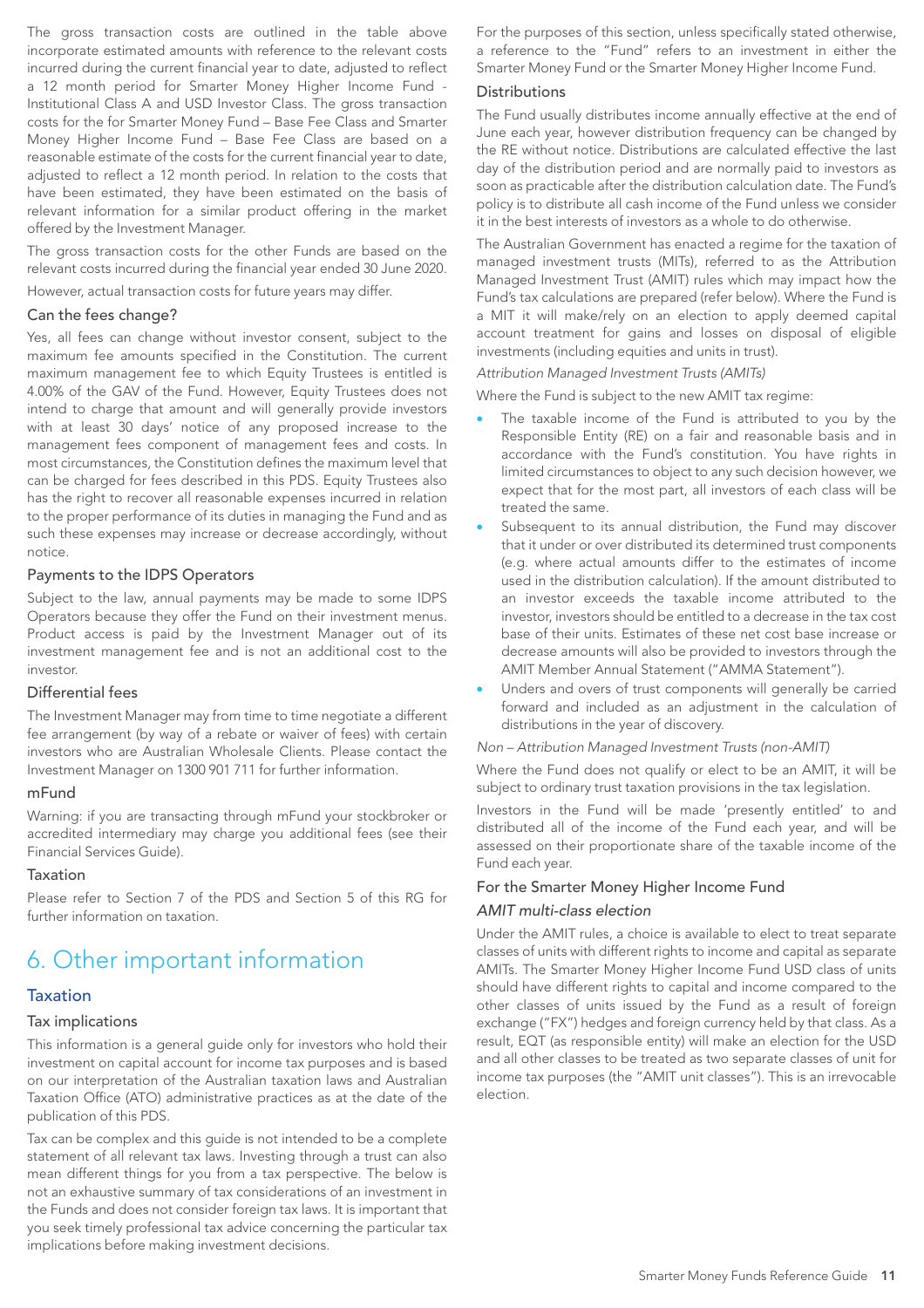The AMIT unit classes identified for income tax purposes will share in the income, gains and losses from the pooled investments of the Fund, and the USD class will also have FX gains and losses from FX hedges. The Fund's determined trust components of assessable income, exempt income, non-assessable non-exempt income and tax offsets will be allocated between the AMIT unit classes on this basis. The amounts allocated to each AMIT unit class will be attributed to members of each class of units according to their proportionate unit holdings in each class. In applying these principles, EQT as Responsible Entity of the Fund will have regard to the AMIT rules, including the AMIT specific multi-class rules, the Constitution of the Fund and this PDS, and the ATO guidance (including Law Companion Ruling LCR 2015/5).

In a year of income, if one AMIT unit class has a tax loss, that tax loss may not be offset against the taxable income of the other class. Instead, it would be quarantined within that AMIT unit class and carried forward to be offset against future income of that class.

If the Fund ceased to be an AMIT for a particular year of income, the AMIT multi-class election would also not apply for that year of income. In this event, investors in the Fund (in both AMIT unit classes) would be taxed on the total taxable income of the Fund (including the FX hedging gains or losses), in proportion to their share of the Fund's distributable income for that year of income. Also, unders and overs from a prior year in which the Fund was an AMIT will continue to be carried forward and applied in calculating the taxable income of the Fund, generally for a period of up to 4 years.

#### Taxation of Australian resident investors

Australian resident investors will be required each year to include in their own tax calculations and tax return filings the assessable income, exempt income, non-assessable income and tax offsets allocated to them by the Fund.

The Australian tax law may impact the time that income is brought to account as assessable and included in an investors taxable income. Broadly, the Taxation of Financial Arrangements (TOFA) rules may affect the time at which gains and losses from financial arrangements held by the Fund are recognised for income tax purposes, including whether the gains and losses are recognised on an accruals or realisation basis. Certain foreign income may also be recognised on an accruals basis.

You may be entitled to tax offsets (such as franking credits attached to dividend income and credits for tax paid on foreign income) which may reduce the tax payable by you, and concessional rates of tax may apply to certain forms of taxable income such as capital gains. The ability to utilise these tax offsets and concessional rates of tax may be subject to certain requirements being satisfied.

#### **Withdrawals**

Australian investors may be liable for tax on any gains realised on the disposal of units when they make a withdrawal from the Fund or when ownership of their units' changes. In calculating any capital gain or capital loss under the CGT provisions, any taxable capital gain arising on disposal of your units may form part of your assessable income. Some investors may be eligible for the CGT discount upon disposal of their units if the units are held of a period of more than 12 months, and certain other requirements are satisfied. You should always obtain professional tax advice about the availability of the CGT discount provisions.

#### Offshore tax rules

The Australian tax treatment of offshore investments is complex. The type of offshore investment held by the Fund may impact the nature of the income and gains derived, as well as the timing of when these amounts are recognised. For example, gains in respect of certain offshore investments may be treated as deemed dividends for Australian tax purposes and capital account treatment not available.

Under Australia's offshore tax rules, the ATO also expects that tax be paid by Australian investors on some gains made on an accruals basis even though those gains realised offshore are not yet received by investors in Australia. This can mean there could be a cash flow issue for investors where there is a liability with no matching payment to fund the liability. If Fund distributions are insufficient, you will need to independently fund any such tax liability.

The Fund's offshore investments may also be subject to foreign income and withholding taxes. Investors may be eligible for tax offsets in respect of these foreign taxes where certain requirements are satisfied.

#### Foreign investors

If you are a non-resident of Australia for tax purposes, the Responsible Entity may be required to withhold tax from taxable income distributions allocated to you.

The Australian tax implications on disposal of units in the Fund by a non-resident will depend on their specific circumstances. Generally, non-resident investors holding their units on capital account should be subject to Australian capital gains tax on the disposal of units in the Fund where the units were capital assets held by the investor in carrying on a business through a permanent establishment in Australia. Australian tax may also apply in certain circumstances if the non-resident holds their units on revenue account. CGT may also apply in some cases where the Fund has a direct or indirect interest in Australian real property.

We recommend that non-resident investors seek independent tax advice before investing, taking into account their particular circumstances and the provisions of any relevant Double Taxation Agreement/ Exchange of Information Agreement ("EOI") between Australia and their country of residence.

Additionally, certain laws focus on investors who are not Australian residents for tax purposes. These laws include the US based 'FATCA' laws, and also the 'Common Reporting Standard' which is designed to be a global standard for collection and reporting of tax information. Generally, we report this to the ATO, who then shares this with relevant foreign authorities.

#### Your privacy

The Australian Privacy Principles contained in the Privacy Act 1988 (Cth) ("Privacy Act") regulate the way in which we collect, use, disclose, and otherwise handle your personal information. Equity Trustees is committed to respecting and protecting the privacy of your personal information, and our Privacy Policy details how we do this.

It is important to be aware that, in order to provide our products and services to you, Equity Trustees may need to collect personal information about you and any other individuals associated with the product or service offering. In addition to practical reasons, this is necessary to ensure compliance with our legal and regulatory obligations (including under the Corporations Act, the AML/CTF Act and taxation legislation). If you do not provide the information requested, we may not be able to process your application, administer, manage, invest, pay or transfer your investment(s).

You must therefore ensure that any personal information you provide to Equity Trustees is true and correct in every detail. If any of this personal information (including your contact details) changes, you must promptly advise us of the changes in writing. While we will generally collect your personal information from you, your broker or adviser or the Investment Manager and Administrator directly, we may also obtain or confirm information about you from publicly available sources in order to meet regulatory obligations.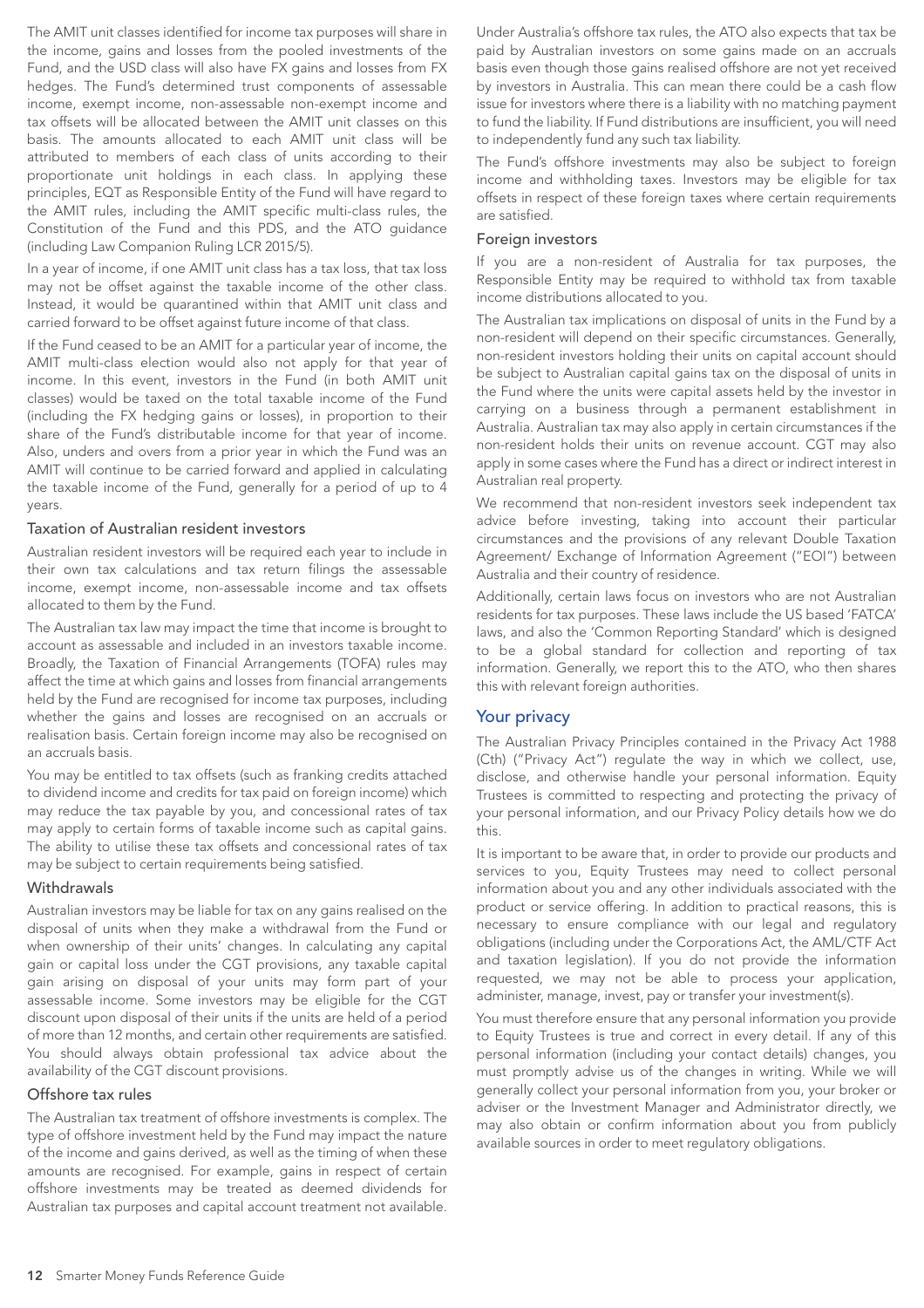In terms of how we deal with your personal information, Equity Trustees will use it for the purpose of providing you with our products and services and complying with our regulatory obligations. Equity Trustees may also disclose it to other members of our corporate group, or to third parties who we work with or engage for these same purposes. Such third parties may be situated in Australia or offshore, however we take reasonable steps to ensure that they will comply with the Privacy Act when collecting, using or handling your personal information.

The types of third parties that we may disclose your information to include, but are not limited to:

- stockbrokers, financial advisers or adviser dealer groups, their service providers and/or any joint holder of an investment;
- those providing services for administering or managing the Fund, including the Investment Manager, Custodian and Administrator, auditors, or those that provide mailing or printing services;
- our other service providers;
- regulatory bodies such as ASIC, ATO, APRA and AUSTRAC; and
- other third parties who you have consented to us disclosing your information to, or to whom we are required or permitted by law to disclose information to.

Equity Trustees or the Investment Manager may from time to time provide you with direct marketing and/or educational material about products and services they believe may be of interest to you. You have the right to "opt out" of such communications by contacting us using the contact details below.

In addition to the above information, Equity Trustees' Privacy Policy contains further information about how we handle your personal information, and how you can access information held about you, seek a correction to that information, or make a privacy-related complaint.

Full details of Equity Trustees' Privacy Policy are available at www.eqt.com.au. You can also request a copy by contacting Equity Trustees' Privacy Officer on +61 3 8623 5000 or by email to privacy@eqt.com.au.

#### The Constitution

The Fund is governed by a constitution that sets out the Fund's operation (the "Constitution"). The Constitution, together with the Fund's PDS, the Corporations Act and other laws, regulate our legal relationship with investors in the Fund. If you invest in the Fund, you agree to be bound by the terms of the Fund's PDS and the Fund's Constitution. You can request a copy of the Constitution free of charge from Equity Trustees. Please read these documents carefully before investing in the Fund.

We may amend the Constitution from time to time in accordance with the provisions in the Constitution and the Corporations Act.

# Anti-Money Laundering and Counter Terrorism Financing ("AML/CTF")

Australia's AML/CTF laws require Equity Trustees to adopt and maintain a written AML/CTF Program. A fundamental part of the AML/CTF Program is that Equity Trustees must hold up-to-date information about investors (including beneficial owner information) in the Fund.

To meet this legal requirement, we need to collect certain identification information (including beneficial owner information) and documentation ("KYC Documents") from new investors. Existing investors may also be asked to provide KYC Documents as part of an ongoing customer due diligence/verification process to comply with AML/CTF laws. If applicants or investors do not provide the applicable KYC Documents when requested, Equity Trustees may be unable to process an application, or may be unable to provide products or services to existing investors until such time as the information is provided.

In order to comply with AML/CTF Laws, Equity Trustees may also disclose information including your personal information that it holds about the applicant, an investor, or any beneficial owner, to its related bodies corporate or service providers, or relevant regulators of AML/CTF Laws (whether inside or outside Australia). Equity Trustees may be prohibited by law from informing applicants or investors that such reporting has occurred.

Equity Trustees shall not be liable to applicants or investors for any loss you may suffer because of compliance with the AML/CTF laws.

If you apply for units via mFund you may be required to provide the KYC documents to your broker (rather than the Administrator).

#### Indirect Investors

You may be able to invest indirectly in the Fund via an IDPS by directing the IDPS Operator to acquire units on your behalf. If you do so, you will need to complete the relevant forms provided by the IDPS Operator and not the Application Form accompanying the PDS. This will mean that you are an Indirect Investor in the Fund and not an investor or member of the Fund. Indirect Investors do not acquire the rights of an investor as such rights are acquired by the IDPS Operator who may exercise, or decline to exercise, these rights on your behalf.

Indirect Investors do not receive reports or statements from us and the IDPS Operator's application and withdrawal conditions determine when you can direct the IDPS Operator to apply or redeem. Your rights as an Indirect Investor should be set out in the IDPS Guide or other disclosure document issued by the IDPS Operator.

#### Information on underlying investments

Information regarding the underlying investments of the Fund will be provided to an investor of the Fund on request, to the extent Equity Trustees is satisfied that such information is required to enable the investor to comply with its statutory reporting obligations. This information will be supplied within a reasonable timeframe having regard to these obligations.

#### Foreign Account Tax Compliance Act ("FATCA")

In April 2014, the Australian Government signed an intergovernmental agreement ("IGA") with the United States of America ("U.S."), which requires all Australian financial institutions to comply with the FATCA Act enacted by the U.S. in 2010.

Under FATCA, Australian financial institutions are required to collect and review their information to identify U.S. residents and U.S controlling persons that invest in assets through non-U.S. entities. This information is reported to the Australian Taxation Office ("ATO"). The ATO may then pass that information onto the U.S. Internal Revenue Service.

In order to comply with the FATCA obligations, we may request certain information from you. Failure to comply with FATCA obligations may result in the Fund, to the extent relevant, being subject to a 30% withholding tax on payment of U.S. income or gross proceeds from the sale of certain U.S. investments. If the Fund suffers any amount of FATCA withholding and is unable to obtain a refund for the amounts withheld, we will not be required to compensate investors for any such withholding and the effect of the amounts withheld will be reflected in the returns of the Fund.

#### Common Reporting Standard ("CRS")

The CRS is developed by the Organisation of Economic Co-operation and Development and requires certain financial institutions resident in a participating jurisdiction to document and identify reportable accounts and implement due diligence procedures. These financial institutions will also be required to report certain information on reportable accounts to their relevant local tax authorities.